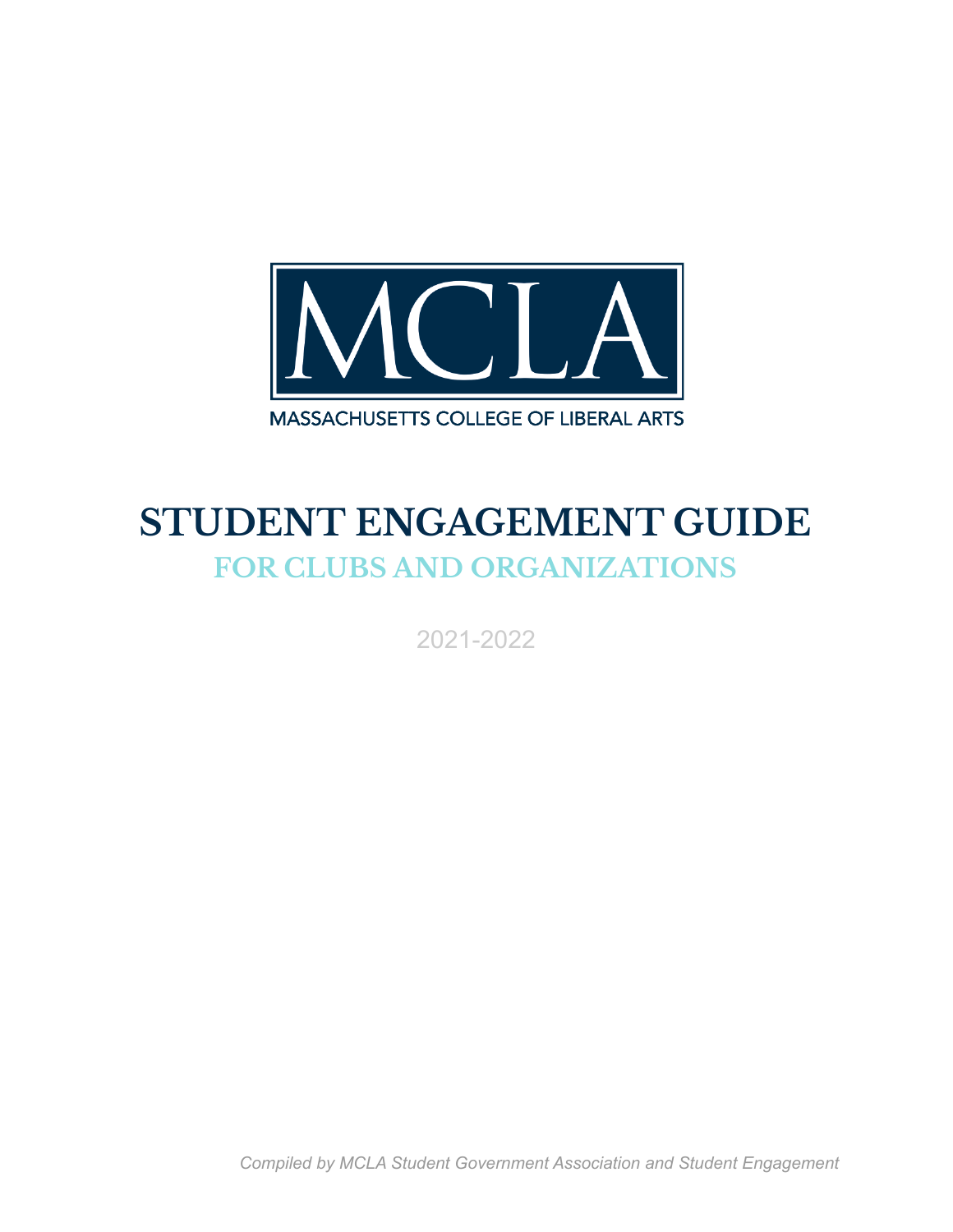# **Table of Contents**

| <b>SGA OFFICE</b>                                             | $\boldsymbol{2}$ |
|---------------------------------------------------------------|------------------|
| Location & Hours                                              | $\overline{2}$   |
| <b>Office Resources</b>                                       | $\overline{2}$   |
| <b>SGA Office Appointments: Bookings</b>                      | 3                |
| <b>CLUB MEETINGS &amp; EVENTS</b>                             | 3                |
| Meeting or Hosting an Event Virtually through Microsoft Teams | 3                |
| Meeting or Hosting an Event In Person                         | 4                |
| Documenting Engagement on Presence                            | 5                |
| <b>ADVERTISING ON CAMPUS</b>                                  | 6                |
| Campus Tabling                                                | 6                |
| <b>Bulletin Board Postings</b>                                | $\overline{7}$   |
| <b>Monitor Postings</b>                                       | 9                |
| Marketplace Banners                                           | 9                |
| <b>MCLA Events App</b>                                        | 9                |
| <b>PURCHASES &amp; VENDORS</b>                                | 9                |
| Purchasing Items For Your Club                                | 10               |
| Hiring for Specific Needs and Services                        | 11               |
| <b>FUNDRAISING</b>                                            | 11               |
| <b>Fundraising Guidelines</b>                                 | 11               |
| <b>Bake Sale Fundraisers</b>                                  | 12               |
| Ways to Collect Funds                                         | 13               |
| <b>GIVEAWAYS, PRIZES &amp; GIFTS</b>                          | 13               |
| Information on Giveaways, Prizes, and Gifts                   | 13               |
| <b>Gift Cards</b>                                             | 14               |
| <b>FOOD &amp; CATERING</b>                                    | 14               |
| <b>Purchasing Food</b>                                        | 15               |
| Catering from Aramark                                         | 15               |
| Catering from a Local Restaurant                              | 15               |
| <b>SHOWING FILMS &amp; MEDIA</b>                              | 16               |
| Guidelines for Showing Films & Media                          | 16               |
| Private vs. Public Screenings                                 | 16               |
| Resources for Screening Public Media                          | 17               |
| <b>DANCES &amp; CONCERTS</b>                                  | 17               |
| <b>TRAVEL</b>                                                 | 19               |
| Transportation                                                | 19               |
| <b>MCLA Vans</b>                                              | 19               |
| <b>Enterprise Rentals</b>                                     | 21               |
| <b>Chartered Bus/School Bus</b>                               | 22               |
| Meals                                                         | 22               |
| Overnight/Conference Travel Trips                             | 23               |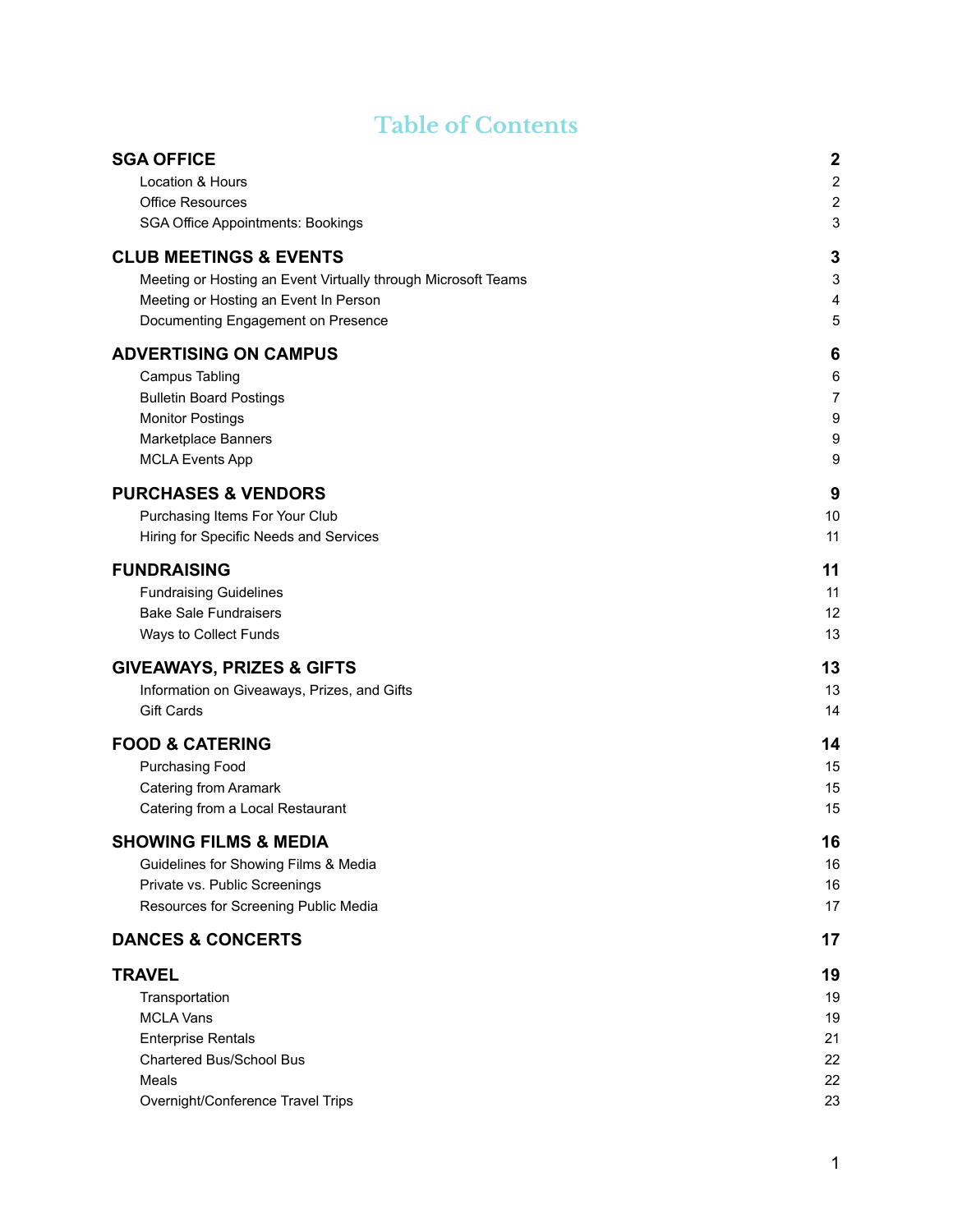# **STUDENT ENGAGEMENT GUIDE FOR CLUBS AND ORGANIZATIONS**

MCLA's clubs and organizations play an essential role in creating and maintaining a supportive community at our institution. This guide, compiled by Student Engagement and Student Government, is a comprehensive set of guidelines and resources to help clubs and organizations develop a presence on campus and create meaningful experiences for students.

# **SGA OFFICE**

<span id="page-2-0"></span>The Student Government Association (SGA) Office serves as a central space for Student Government and all of its associated clubs and organizations.

# <span id="page-2-1"></span>**Location & Hours**

| <b>Campus Center</b> | Monday – Friday 9:00 am - 6:30 pm |
|----------------------|-----------------------------------|
| Room 316             | Saturday 12:00 pm - 3:00 pm       |

### <span id="page-2-2"></span>**Office Resources**

- Banner/poster supplies (Pens, markers, scissors, rulers, paints, banner paper, etc.)
- Die-cut machine (Capital letters, numbers, and punctuation)
- Computers and printers\*
- Club equipment/material storage
- Meeting space
- Assistance from the SGA Office staff
- Budgeting help from the SGA Budget Finance Committee, Office Manager, and Programming Assistant

*\*To use the SGA printers, email sga@mcla.edu with the information and schedule a pickup with the Student Government Office Staff.*

### **Equipment Rentals**

The host is responsible for picking up and returning all pieces of equipment they borrow before and after their club event. **If equipment comes back missing or broken, the club may be responsible for purchasing a replacement with their budget.**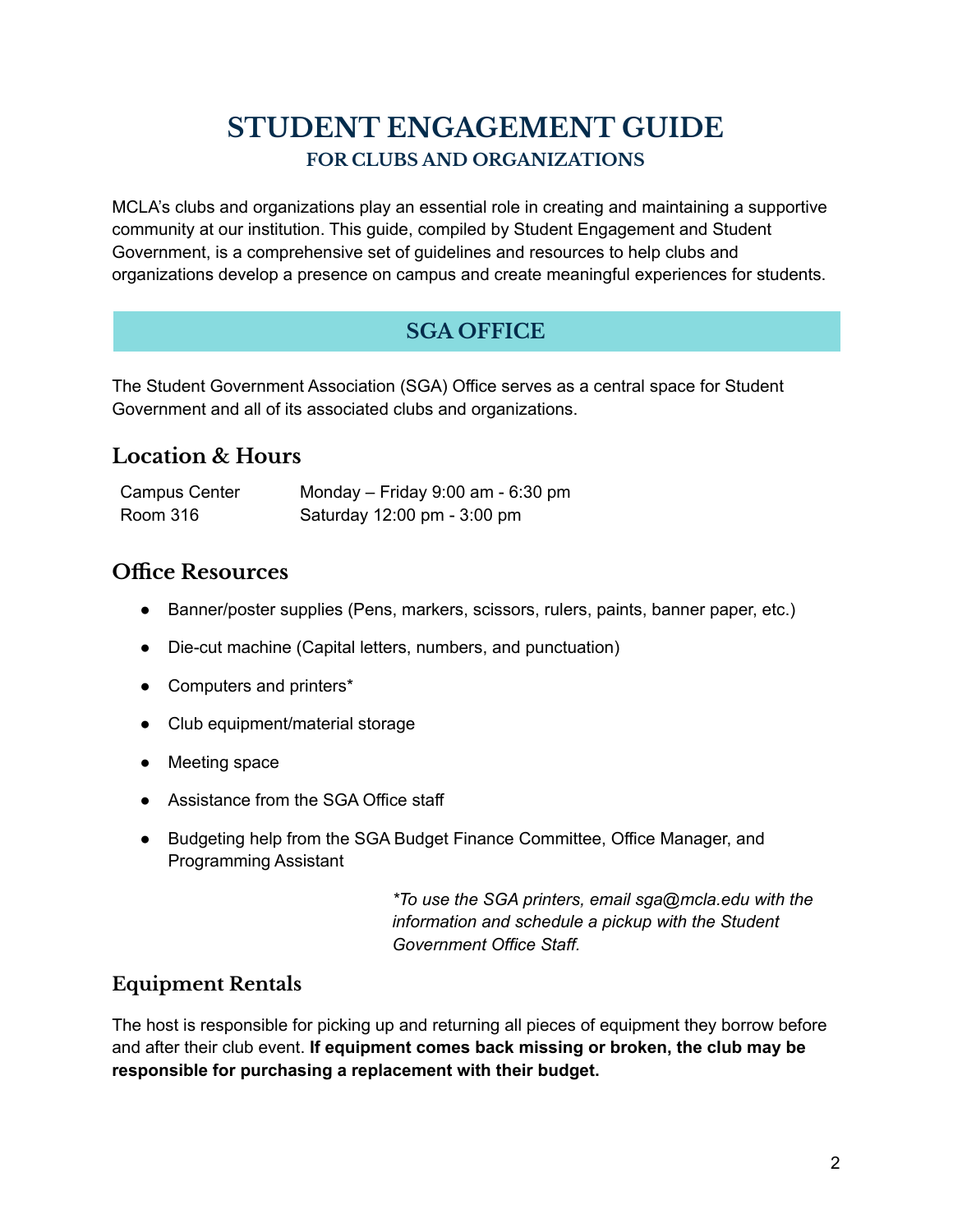Fender Kit PA Systems: A Fender Kit may be checked out from SGA through the [Equipment](https://mcla.presence.io/form/sga-equipment-reservation-form) Rental Form. The Fender Kit is a portable PA system that a club can reserve to play music at their event.

SGA iPad: An ipad may be checked out from SGA through the **[Equipment](https://mcla.presence.io/form/sga-equipment-reservation-form) Rental Form** for use for club fundraising. Clubs must have an approved [Fundraising](https://mcla.presence.io/form/mcla-student-fundraising-activity-application) Request Form completed prior to reserving the ipad along with the Apple Square reader to collect funds.

All other media needs for club/org meetings and events on Campus should be included in the non-classroom or classroom reservation request and by emailing media services at [mediaservices@mcla.edu](mailto:mediaservices@mcla.edu). *Please note that Media Services usually does not support events past 9pm at night.*

# <span id="page-3-0"></span>**SGA Office Appointments: Bookings**

Appointments need to be scheduled through SGA Office [Reservations](https://outlook.office365.com/owa/calendar/SGAOffice@mcla.onmicrosoft.com/bookings/) for purchasing and setting up meetings with office staff. Clubs will also be able to reserve the space to have meetings, make banners, or pick up and drop off supplies.

All meetings with the SGA Office Manager, Programming Assistant, and Office Assistants can be scheduled in person and virtually.

# **CLUB MEETINGS & EVENTS**

<span id="page-3-1"></span>Clubs are encouraged to select a meeting platform/space that allows all members to attend. This includes meeting virtually, in person, or in a hybrid fashion. This is a wonderful way to conduct club meetings, executive board meetings, general meetings, one-on-one meetings, or club events.

# <span id="page-3-2"></span>**Meeting or Hosting an Event Virtually through Microsoft Teams**

The College encourages the use of the Microsoft Teams platform when a group is hosting a meeting or event virtually. SGA is encouraging groups if they choose to host virtual meetings to use the Colleges supported platform. *SGA will not support additional funding for any other virtual platforms unless a specific need arises.*

- [Microsoft](https://techhelp.mcla.edu/index.php/O365_-_Microsoft_Teams) Teams
- How to access [Microsoft](https://techhelp.mcla.edu/index.php/O365_-_Signing_into_a_Teams_Meeting) Teams
- Signing into a Teams [Meeting](https://techhelp.mcla.edu/index.php/O365_-_Signing_into_a_Teams_Meeting)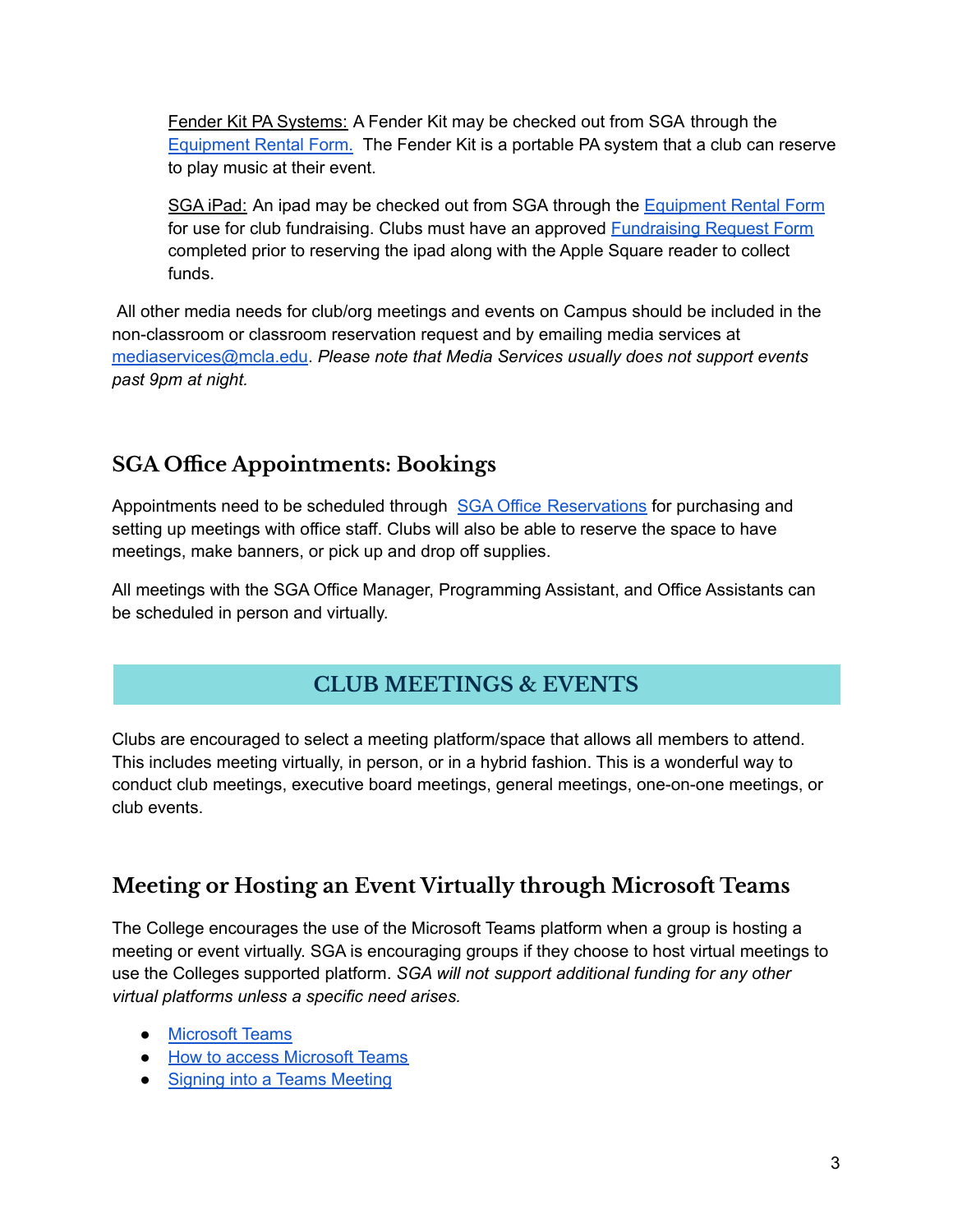Microsoft Teams can do the following to make your virtual meeting more productive:

- Online video calling and screen sharing
- Online meetings
- Audio conferencing
- Teams and channels
- Conversations within teams and channels
- Chat function
- Poll and survey features
- Document storage in SharePoint

*For more information, contact MCLA Tech Help for instructions on using Microsoft Teams. Please visit the section on ["Presence"](http://learn.presence.io/en/articles/4298549-track-attendees-using-microsoft-teams) for further information on how to connect your event/ meeting with your club account.*

# <span id="page-4-0"></span>**Meeting or Hosting an Event In Person**

Clubs may meet or host an event in person if they can find a space that meets their occupancy and set-up needs. *Until further notice, MCLA has implemented a mask mandate that is required for all students when inside a building or when a 6ft physical distance space outside cannot be maintained.*

To meet in person, clubs must go online to book their desired space\* on campus. Reservations for all college spaces need to be submitted either through the Non Classroom Space Request Form *\*see below for instructions on how to access the form* or through the Classroom Request Form*\*see below for instructions on how to access the form*, found on the MCLA portal.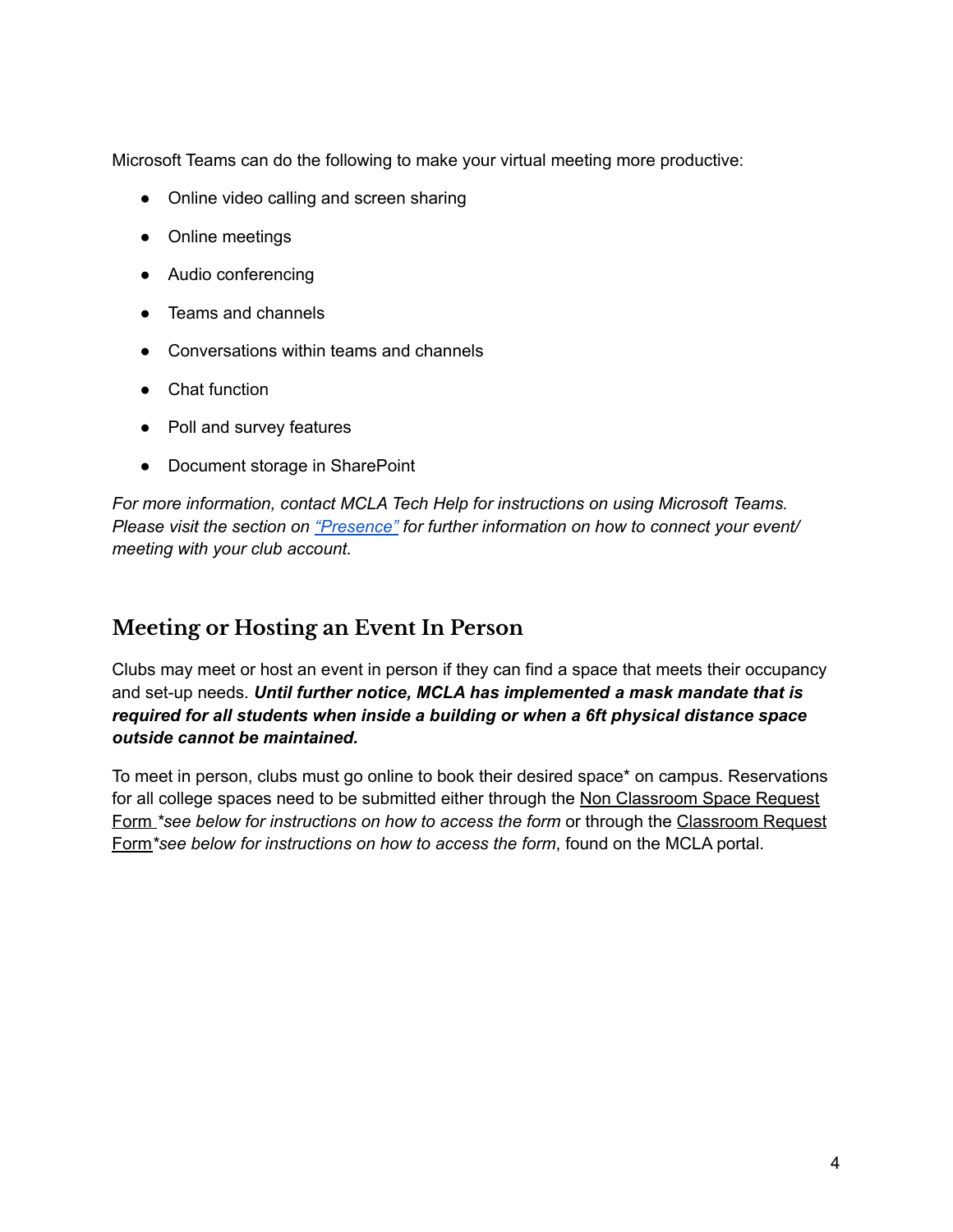

To see if the non classroom space you would like to book is available, [please](http://calendar.mcla.edu/VirtualEMS/browseevents.aspx) check here. If you *wish to see if a classroom space is available before booking you may reach out to the Registrar's Office at 413-662-5216. Please refer to the Classroom Space Request Form to view each classroom setup.*

Please refer to the Non Classroom Space Request Form to view occupancy and set up for each available room this semester. If you have any questions, please email Jackie Kelly, [jacqueline.kelly@mcla.edu](mailto:jacqueline.kelly@mcla.edu) in Advancement. If you are booking an event such as a movie night, dance, or a larger scale program, prior approval from the Student Engagement Office will be needed. Please email Jenn Labbance, [jenn.labbance@mcla.edu](mailto:jenn.labbance@mcla.edu) to schedule a meeting.

### <span id="page-5-0"></span>**Documenting Engagement on Presence**

All in-person and virtual meetings and events need to submit the following on [Presence](https://mcla.presence.io/):

- **Attendance** for each meeting and event
- **Agenda** provided on the day of meeting
- **Minutes** taken during meeting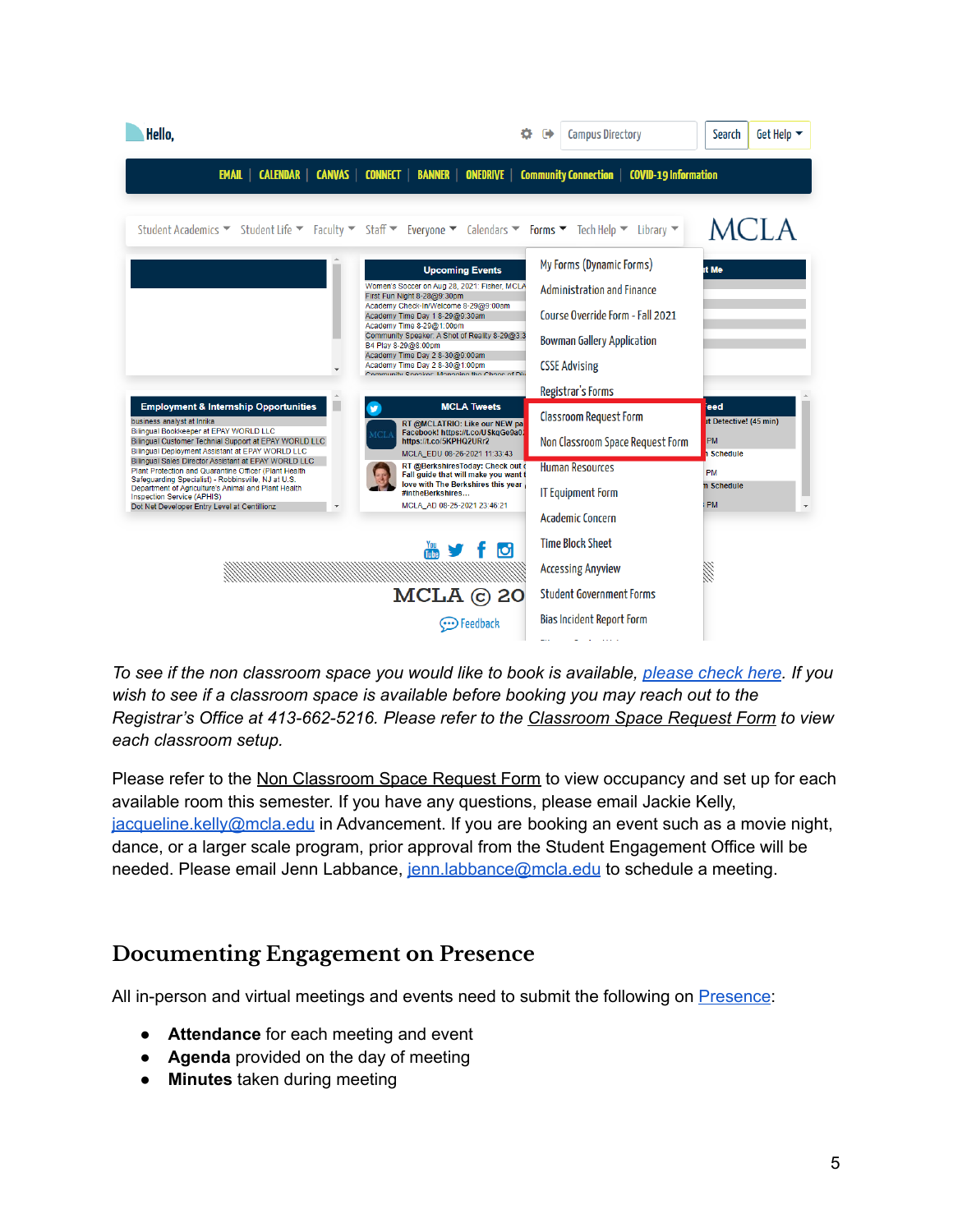Submitting these will help both SGA and your club to document the level of engagement in your meetings or events. SGA may also consider these documents during the budget process.

Please refer to the SGA Club [Resources](https://www.mcla.edu/student-life/student-government/club-resources/index.php) page that provides more information on how to submit these. You can also contact SGA Office Manager Amanda Schuler, [amanda.schuler@mcla.edu](mailto:amanda.schuler@mcla.edu) for more information and questions about Presence.

### **ADVERTISING ON CAMPUS**

<span id="page-6-0"></span>Advertising your club/organization on campus is a great way to recruit members, promote involvement, and network with our community members. Look below for information on the many ways to advertise at MCLA.

# <span id="page-6-1"></span>**Campus Tabling**

The purpose for tabling for clubs/organizations is to help market your event, host a fundraiser, informational, etc.

Tables can be booked for clubs/organizations in the Campus Center Marketplace, the Bowman Hall 1st floor lobby, or outside on the Academic Quad. All tables will need to be reserved through EMS under the Non Classroom Space Request Form at least a week in advance. (Please see page 4 of this document to find the reservation form. To see if the space you would *like to book is available, [please](http://calendar.mcla.edu/VirtualEMS/browseevents.aspx) check here.)*

When reserving a table, please note that you are only booking one table at a time. If your club/org feels they need more than one table, you will need to fill out multiple forms.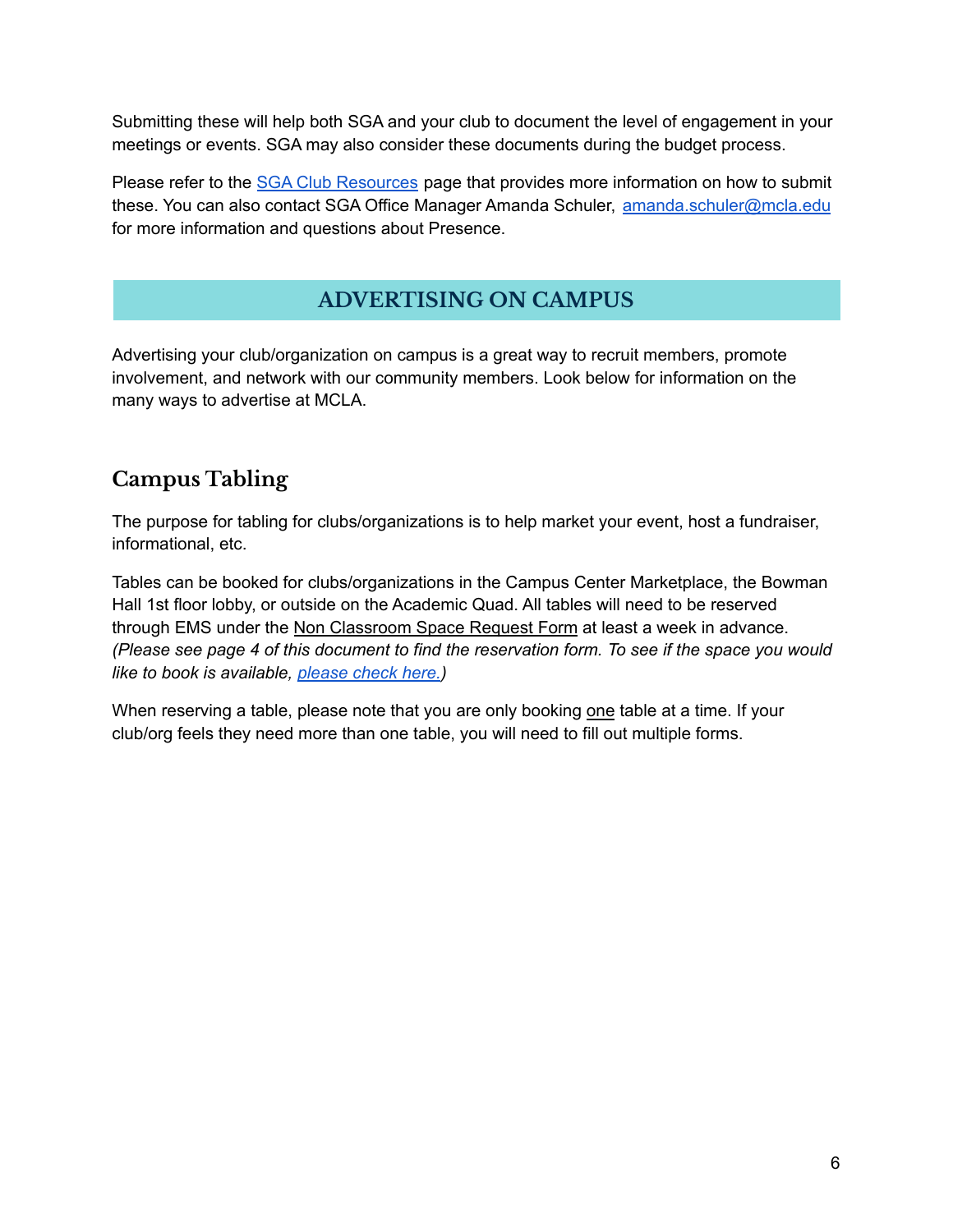| Tables are located in the middle of the Marketplace, outside<br>of the Centennial Room.                                                                                                            |
|----------------------------------------------------------------------------------------------------------------------------------------------------------------------------------------------------|
| The recommended times to table in the Marketplace are<br>during:                                                                                                                                   |
| Lunch: 11:00am - 2:00pm                                                                                                                                                                            |
| Dinner: 4:30pm - 7:00pm                                                                                                                                                                            |
| When your group arrives to set up, please make sure you<br>find your assigned table (if tables have been assigned).                                                                                |
| If your club/org is planning to host an event in the<br>Marketplace that may need additional space or tables, you<br>will need to convey those needs when filling out the booking<br>form.         |
| Tables are located in the lobby and can be seen immediately<br>upon coming into the 1st floor entrance from the quad.                                                                              |
| Tables are located in predetermined spots across the<br>Academic Quad.<br>These tables are considered weather-permitting events. In<br>the case of inclement weather, your table will be canceled. |
|                                                                                                                                                                                                    |

Considerations when choosing a table location:

# <span id="page-7-0"></span>**Bulletin Board Postings**

There are many bulletin boards located across campus that have spaces for clubs/orgs to post approved flyers. To post on campus bulletin boards, the club/org must submit flyers to the Student Engagement office for approval.

**\*See Flyer Guidelines below for information on how to create and print your flyer through SGA.**

Bulletin Board Posting Process:

1. Printed flyers must be dropped off physically to the Student Engagement Office (Campus Center 310) to be approved/stamped.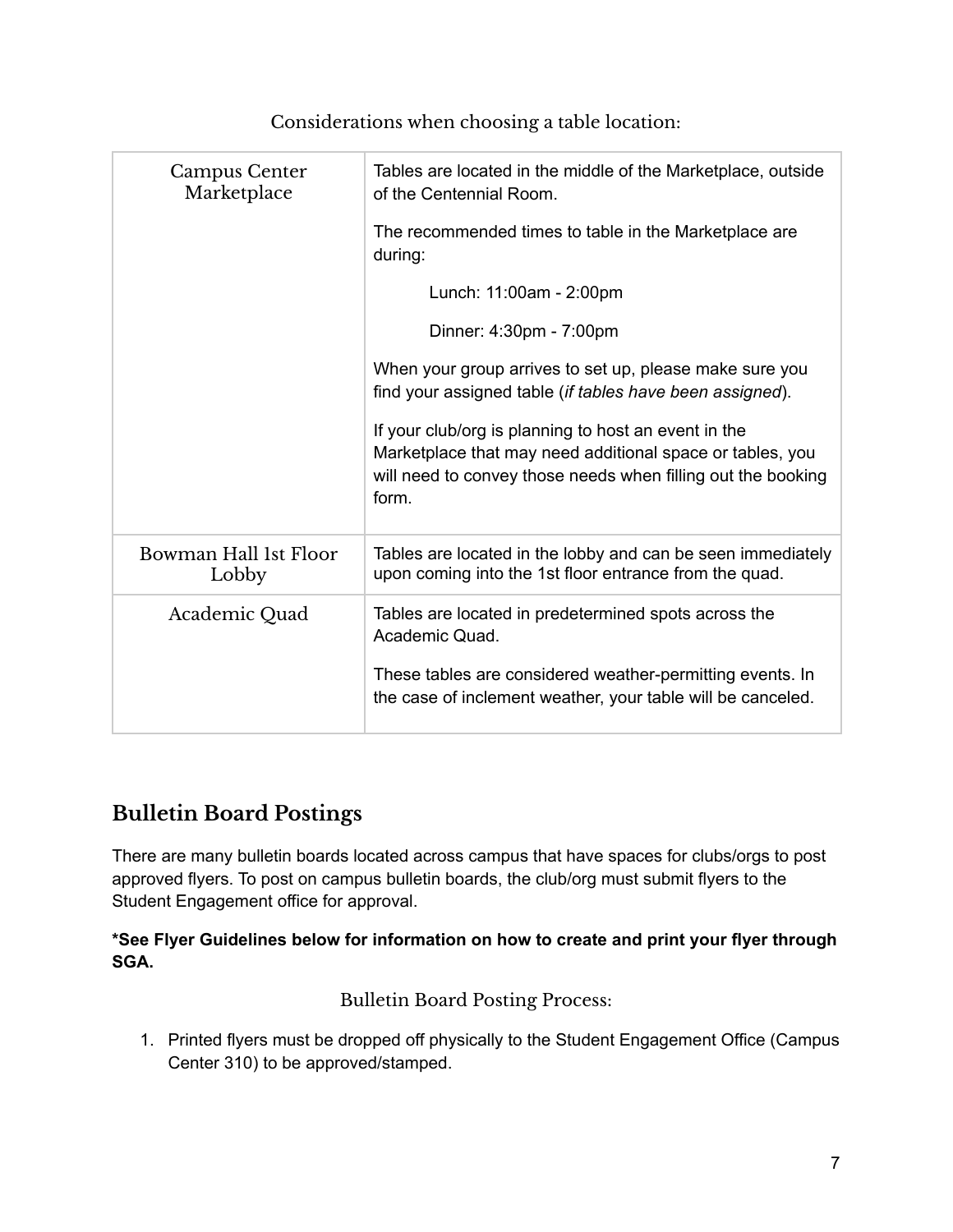- 2. If approved, the Student Engagement Office will stamp the flyers and post them on designated bulletin boards.
- 3. After the flyer's approval has expired (or 2 weeks have passed), the Student Engagement Office will remove postings.

| Postings 8.5x11 in. or smaller |    | Postings larger than 8.5x11 in. |    |
|--------------------------------|----|---------------------------------|----|
| Campus                         | 24 | Campus                          | 24 |
| <b>Residence Halls</b>         | 24 | <b>Residence Halls</b>          | 19 |
| Total                          | 48 | Total                           | 43 |

#### Number of Postings Needed:

*\*Flyers will be posted by the Student Engagement staff for no more than 2 weeks at a time. Please make sure you submit your flyer at least a week before the event to give the Student Engagement Staff enough time to post the flyer on the bulletin boards around campus. Flyers given to the Student Engagement Office within 1 week or later of the event date, the office cannot guarantee flyers will be posted to properly advertise your event.*

To have flyers printed, SGA clubs/orgs must email the SGA Office Manager with their flyer and state the number of copies, the size of the flyer, and if they want them printed in color.

Color-printed flyers will cost \$0.06 per copy from the club's budget. (Ex. To print in color 48 flyers  $x$  \$0.06 = \$2.88.) Black and white printing is free.

#### Flyer Guidelines:

- Flyers must state the host group's name, event name, date, time, and location (if advertising an event)
- Flyers must be submitted for approval 1 week prior to the event date
- Flyers may only be displayed for up to 2 weeks
- Semester-long advertisements are not permitted
- Flyers may only be posted in approved areas by Student Engagement Office staff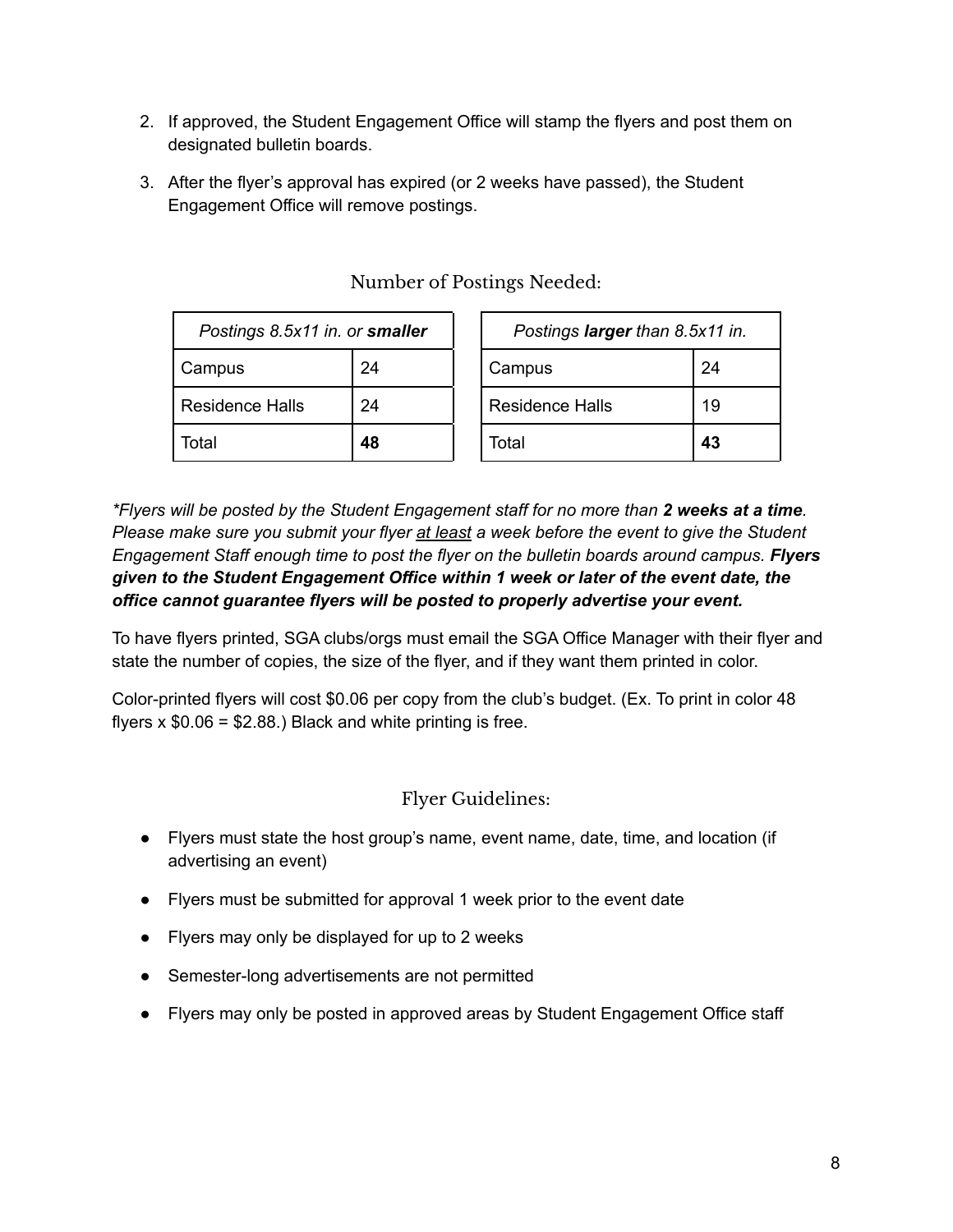# <span id="page-9-0"></span>**Monitor Postings**

There are several monitors around campus that regularly display digital flyers. To post on the monitors, email your flyer in a jpeg or png format to [studentengagement@mcla.edu](mailto:studentengagement@mcla.edu).

# <span id="page-9-1"></span>**Marketplace Banners**

Banners are a great way to market your club/organization in the Campus Center Marketplace.

#### Banner Process:

- 1. Book a Banner Space through the Non-Classroom Space Request form. *(Banners may only be booked for up to 2 weeks.)*
- 2. After receiving confirmation, a member(s) of your club/org should visit the SGA office to create your banner. You may use the office resources including banner paper, the die-cut letterpress, paint, markers, glue, and other craft supplies.
- 3. Have your banner stamped by either the SGA Office or Student Engagement Office.
- 4. Hang your banner in the Marketplace by draping it from the 2nd floor railing. You may only hang your banner on the pre-hung wire using binder clips. If you need additional binder clips, please see the SGA or Student Engagement Office. *(Under no circumstances is a person allowed to climb over the railing to hang a banner.)*

#### Banner Guidelines:

- Your banner should measure 7.5ft x 4ft (the size of the SGA office table). Remember to leave at least 1 ft of blank space on the top for the banner to be clipped and to hang over the railing.
- All banners need to have the host group's name, event name, date, time, and location (if advertising an event)

# <span id="page-9-2"></span>**MCLA Events App**

<span id="page-9-3"></span>If you would like your event to be added to the MCLA Events App, email Amanda Schuler, [amanda.schuler@mcla.edu](mailto:amanda.schuler@mcla.edu) to receive instructions.

# **PURCHASES & VENDORS**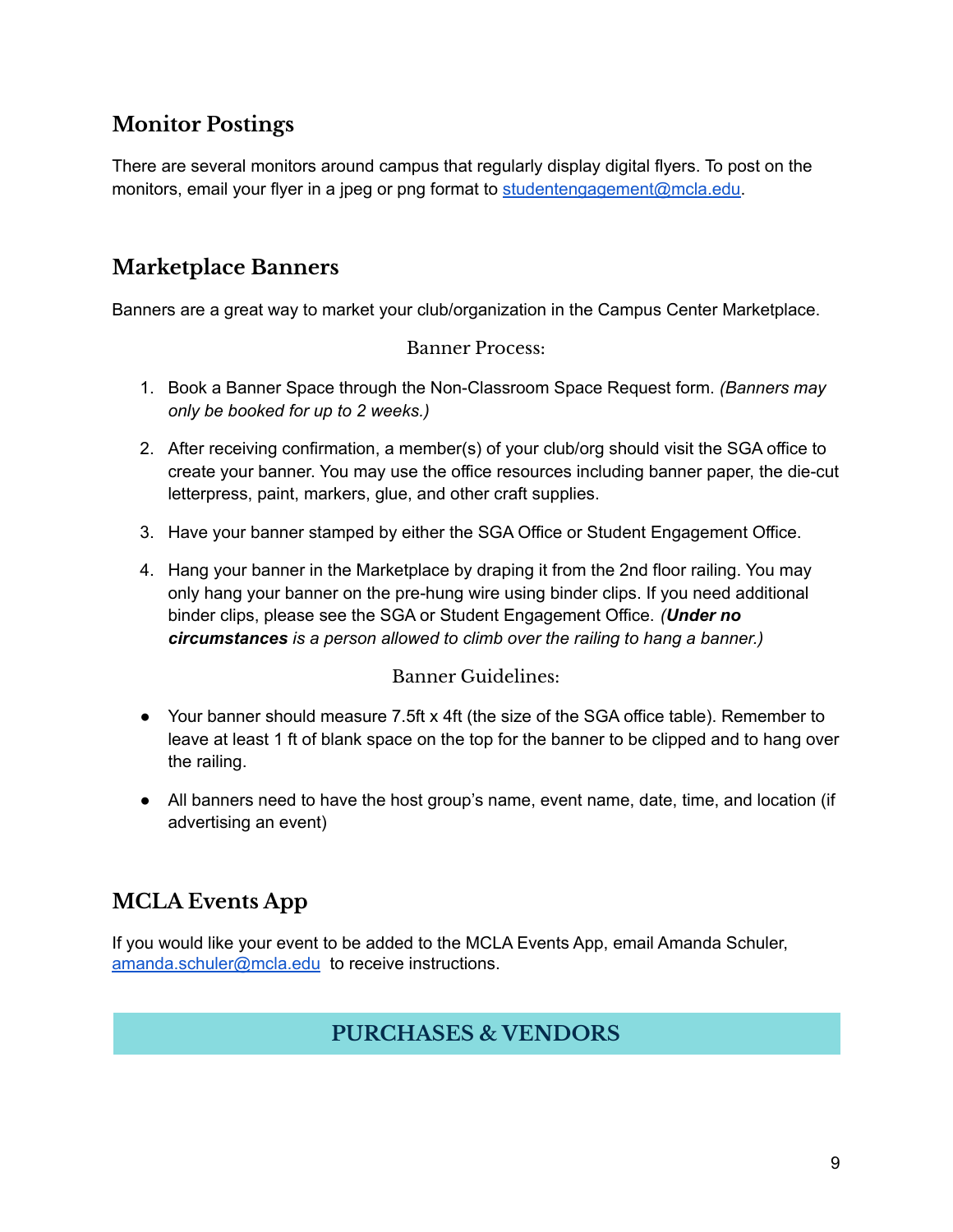# <span id="page-10-0"></span>**Purchasing Items For Your Club**

All SGA-affiliated clubs/orgs are encouraged to use their pre-approved SGA budget for purchasing items for their meetings and events. If you have questions about your SGA budget, please look at your clubs Presence site or contact the SGA Treasurer.

#### Purchase Process:

- 1. To purchase items or services, the club must fill out the [Expenditure](https://mcla.presence.io/admin/form/create-expenditure/respond) Request Form at least one week prior to needing the items for an event.
- 2. The SGA Treasurer and SGA Office Manager must approve the purchase through the Presence site.
- 3. Once the Expenditure Form has been submitted and approved clubs can then make an appointment to use the SGA credit card or Walmart cards using the SGA [Office](https://outlook.office365.com/owa/calendar/SGAOffice@mcla.onmicrosoft.com/bookings/) [Reservations](https://outlook.office365.com/owa/calendar/SGAOffice@mcla.onmicrosoft.com/bookings/) bookings.

#### Purchase Guidelines:

- Purchases can be made in person (e.g. Walmart), online (e.g. Amazon), or over the phone (e.g. Pizza Works).
	- $\circ$  Once clubs make an appointment, they will come up and sign out the card from an SGA Office Assistant or the Office Manager to go shopping.
		- A computer is available to make online purchases right in the SGA Office along with a phone to call places directly for purchasing. **Note: You must get an email from Presence that the SGA Treasurer and Office Manager approved the Expenditure Request before being allowed to purchase your items.**
- Purchased items must follow all college rules and regulations. *(Example: Clubs may not buy and give away a candle as a prize, as that violates Residence Life & Housing guidelines.)* For more information, see section "Giveaways, Prizes & Gifts."
- Clubs purchasing gift cards must request these as a separate Expenditure Request Form and connect with the SGA Office Manager Amanda Schuler directly on purchasing. *(Names and signatures of recipients are required for the purchase of each gift card. Please see the "Prizes" section for more information.)*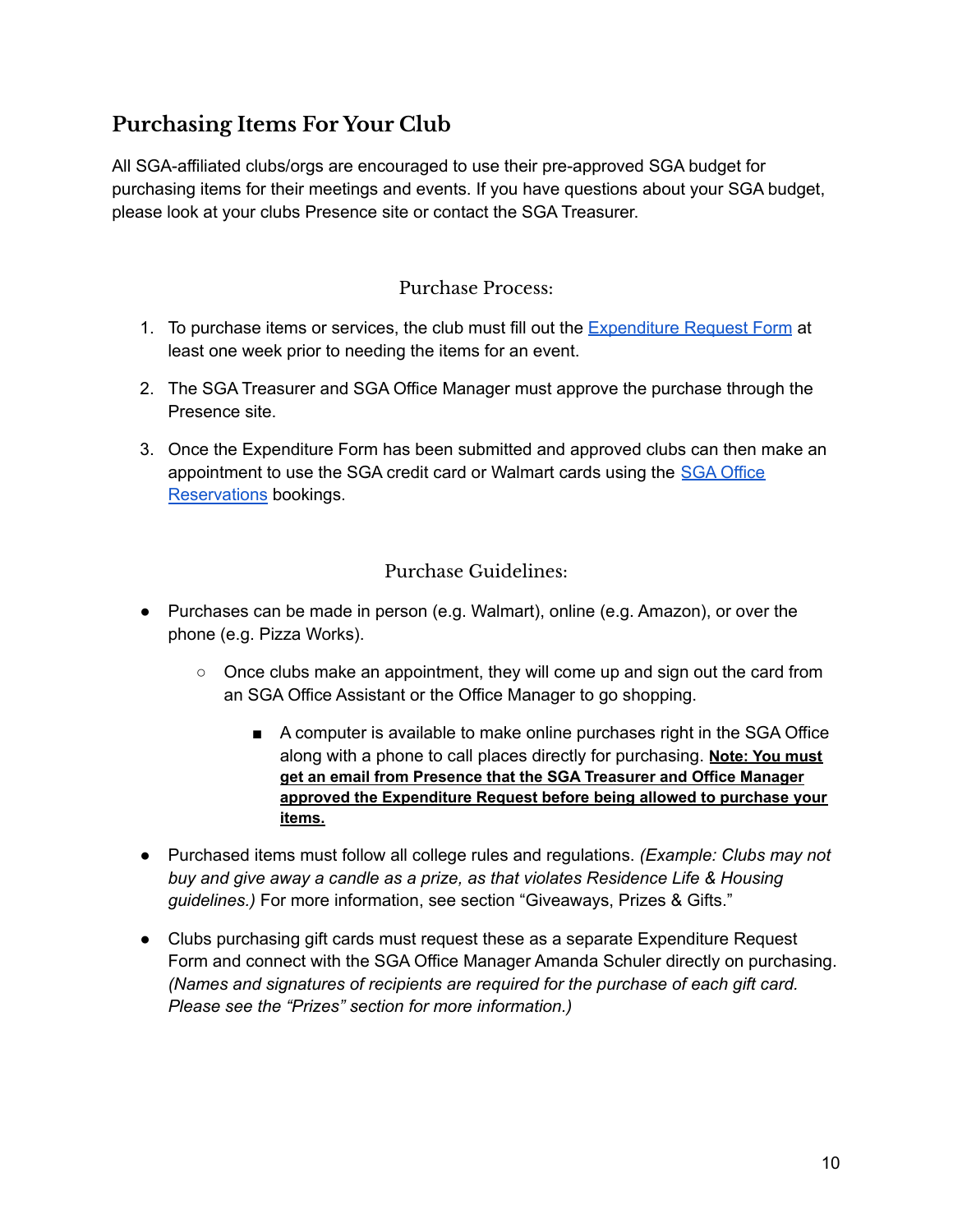# <span id="page-11-0"></span>**Hiring for Specific Needs and Services**

Clubs and organizations may wish to hire MCLA students or vendors outside of the institution for an event. This can include roles such as DJs, speakers, poets, magicians, comedians, van drivers, and tech services.

Prior to requesting services from a current MCLA student or an outside vendor, please contact the SGA Office Manager, Amanda Schuler or the SGA Programming Assistant.

#### To hire current MCLA students

- To hire current MCLA students, the student must apply for the SGA/Student Affairs Talent job posting and fill out all necessary paperwork with the MCLA Human Resources Office.
- To be compensated for their work, current students must also fill out a timesheet of hours worked. **Students cannot work or perform a service until they have completed these steps.**

For more information, please visit the MCLA Student [Employment](https://www.mcla.edu/administration/administrative-offices/hr/student-employment-forms.php) website.

#### To hire outside vendors

● To hire outside vendors; an individual or company offering services (speakers, magicians, DJ's, etc), SGA clubs/orgs must fill out the **[Expenditure](https://mcla.presence.io/admin/form/create-expenditure/respond) Request Form** and must submit a Contract for [Services](https://www.mcla.edu/Assets/MCLA-Files/Administrative-Offices/Admin-and-Finance/Contract%20mcla%20template.pdf).

For information on how to fill out a Contract for Services; click [here.](https://www.mcla.edu/Assets/MCLA-Files/Student-Life/SGA/how-tos/CONTRACT%20FOR%20SERVICES%20TUTORIAL.pdf)

# **FUNDRAISING**

<span id="page-11-1"></span>Any club or organization on campus may raise funds by selling goods or hosting a profitable event. This can be a great way to strengthen your club's presence on campus and raise money for future endeavours. *Fundraised monies for a club/organization will need to be spent/used within the academic year that they are raised.*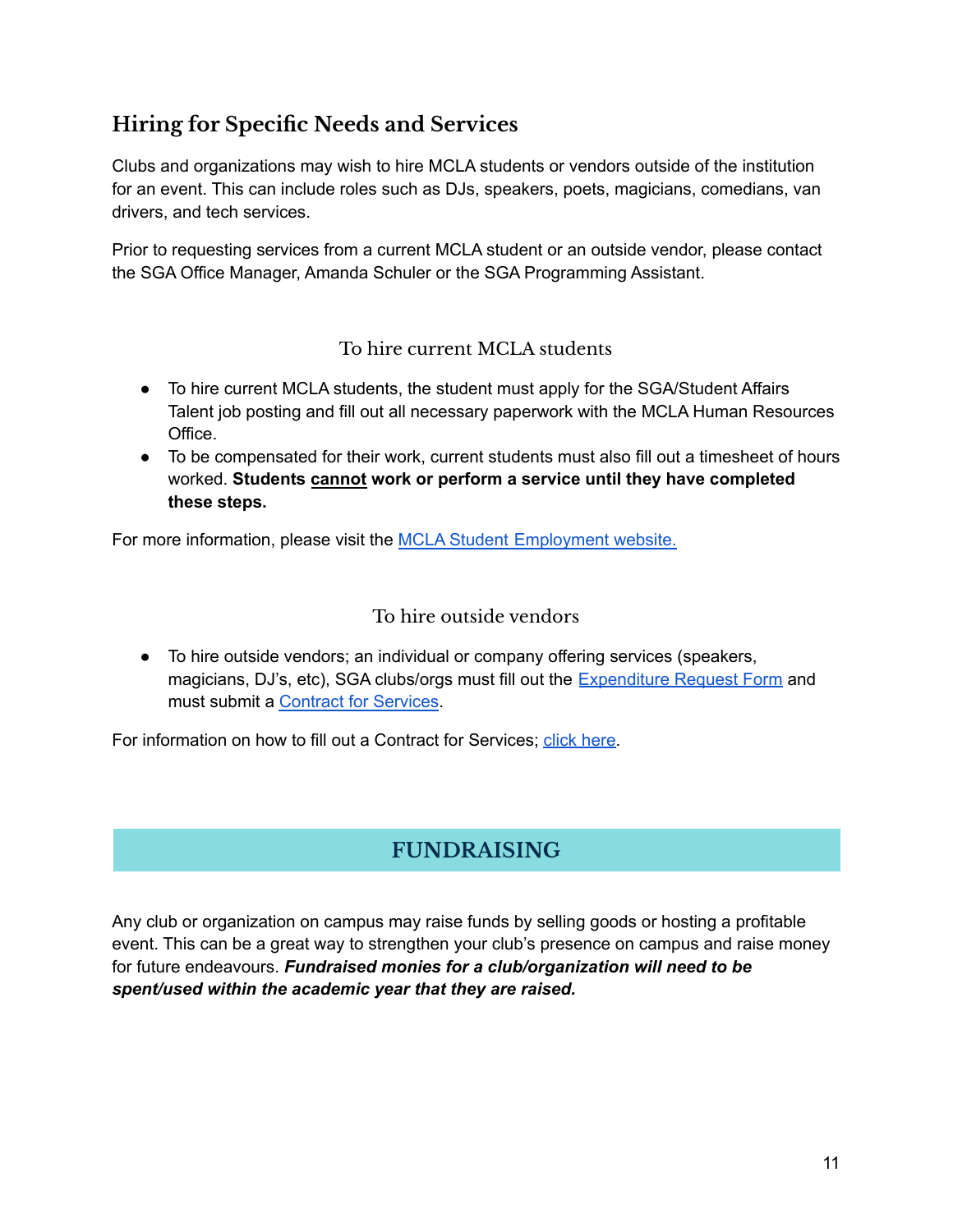# <span id="page-12-0"></span>**Fundraising Guidelines**

Prior to running/hosting any fundraising events or efforts, clubs and organizations must complete the [Fundraising](https://mcla.presence.io/form/mcla-student-fundraising-activity-application) Form. This form will need to be completed and approved at least 1 month prior to the anticipated fundraiser date.

Examples of fundraisers include but are not limited to the following:

- Bake Sales
- Raffles
- "Pie-a-professor"
- Selling of items *(pre orders required)*
- Charging admission to an event
- Soliciting (directly asking students/business/alumni for money)

Once the fundraiser has been approved by all the appropriate departments, groups should then follow the event booking procedure and event guidelines *(see sections "Meeting or Hosting an Event In Person" and "Campus Tabling").*

### <span id="page-12-1"></span>**Bake Sale Fundraisers**

Please note these specific guidelines for bake sale fundraisers.

- All foods must be protected from unnecessary handling, airborne contamination, and pests. Baked goods should be either:
	- Placed in food storage bags or containers,
	- Wrapped with new food-grade plastic, wax paper, or foil,
	- Or dispensed from a covered food storage container.
- Bare hand contact with the food items should be avoided by using plastic gloves, tissues, bags or utensils (tongs/spoons).
- **●** Good standards of housekeeping and hygiene are expected of persons operating the bake sale. All foods should be displayed on clean counters and the bake sale area maintained in a clean and sanitary condition.
- Individuals shall thoroughly wash their hands before conducting the sale and after any act that could contaminate their hands, such as coughing, eating, or using the restroom.
- A sign or placard stating "Home Baked" must be posted.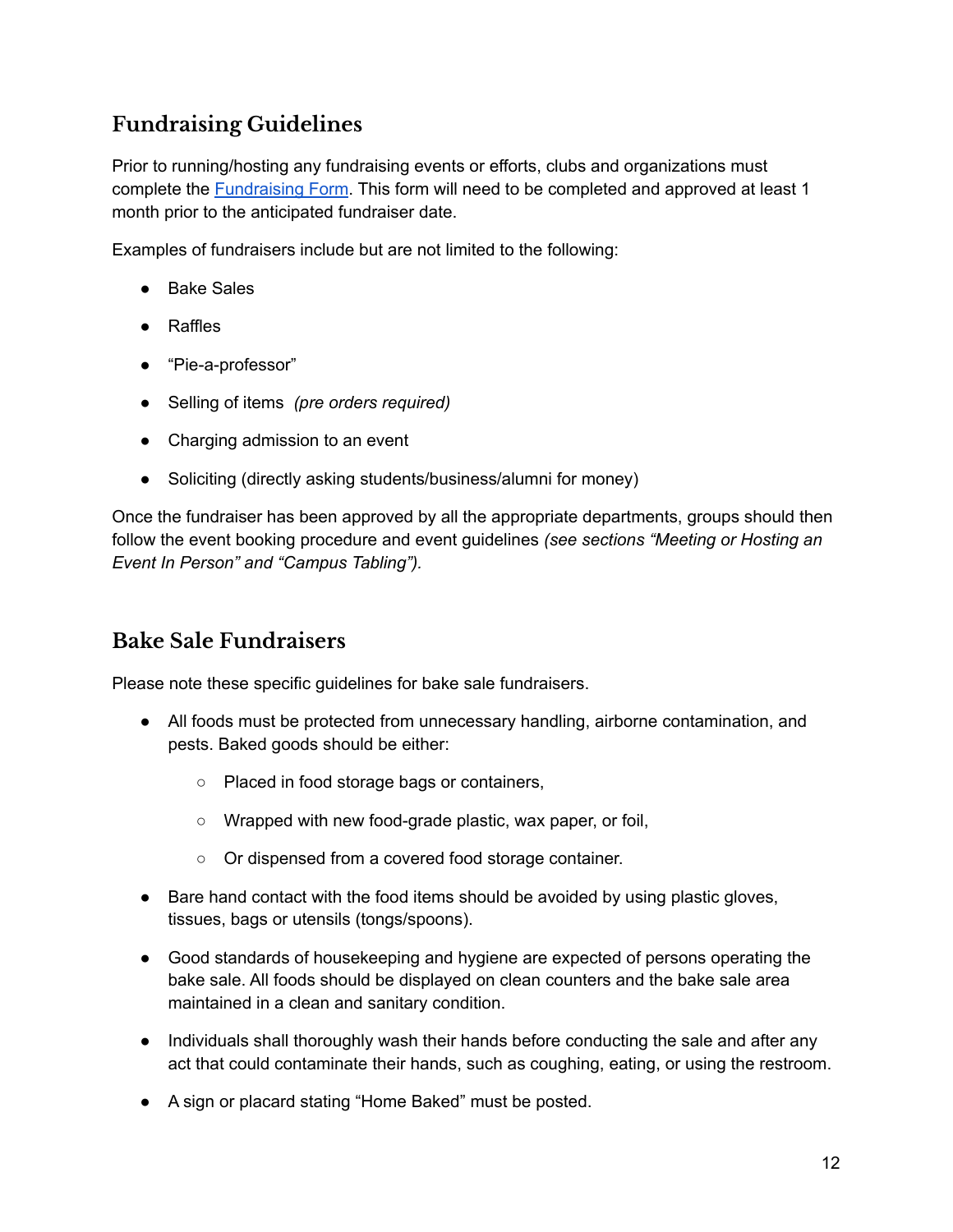- Those donating baked goods should be encouraged to identify/label any product that contains any major allergen. Major allergens include peanuts (peanut butter), eggs, wheat, soybeans, milk and milk products (e.g. butter, buttermilk, cheese) and tree nuts (e.g. almonds, pecans, walnuts, cashews). *\*A copy of the recipe near the items being sold would be appropriate.*
- The event organizer should either retain a list of who has donated which food items, OR the wrapped baked items should be labeled with the baker's name in order to identify the source of the product.

### <span id="page-13-0"></span>**Ways to Collect Funds**

- **Cash**: Please see SGA for a cash box to collect funds. Those in possession of the cash box are responsible for the monies.
- **Pre-order sales**: You may choose to collect money before an order is placed. Deposit all monies collected to the SGA Office Manager.
- **Apple Square Card Reader**: You may reserve the SGA iPad and Apple Square reader to take out when fundraising to allow those to pay by credit card. Please fill out the SGA Equipment [Reservation](https://mcla.presence.io/form/sga-equipment-reservation-form) Form to reserve the days/ times needed.

# **GIVEAWAYS, PRIZES, & GIFTS**

<span id="page-13-1"></span>Clubs and organizations may choose to run a giveaway or offer prizes and gifts as part of their meeting or event. This can be an engaging way to promote involvement in your club, incentivize attendance to an event, or simply make an event more enjoyable for its attendees.

### <span id="page-13-2"></span>**Information on Giveaways, Prizes, and Gifts**

|           | Definition                                                                                                              | <b>Spending Limitations</b>                                                                         | <b>Notes &amp; Guidelines</b>                 |
|-----------|-------------------------------------------------------------------------------------------------------------------------|-----------------------------------------------------------------------------------------------------|-----------------------------------------------|
| Giveaways | Items given away for free<br>as a way to market<br>MCLA, promote a club,<br>and/or to recruit potential<br>new members. | The individual cost of<br>each item purchased for<br>a giveaway should not<br>exceed more than \$5. |                                               |
| Prizes    | Items given as a reward<br>to the winner of a                                                                           | While there is no limit on<br>the amount a club may                                                 | When giving a prize, a<br>list of winners and |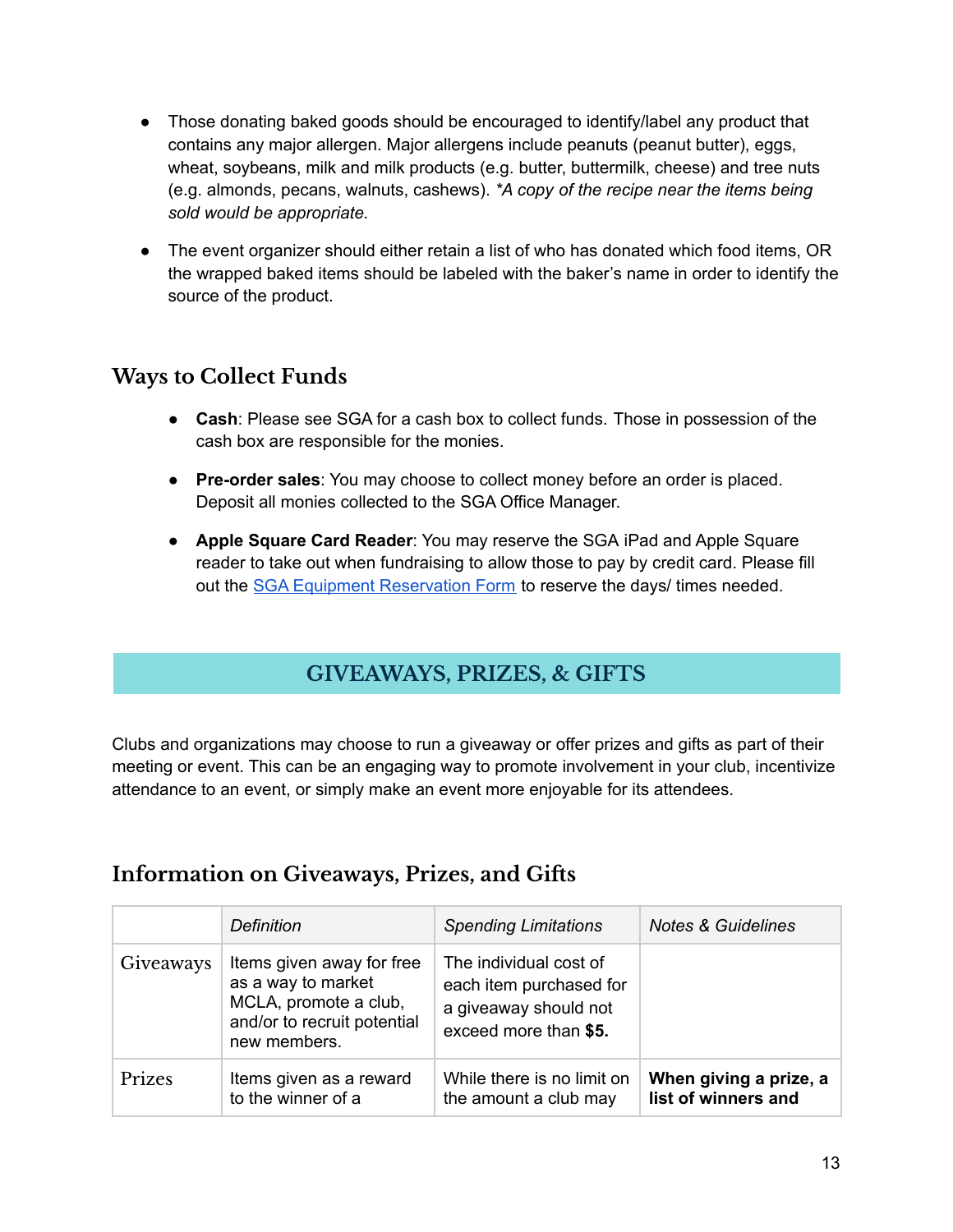|       | competition or in<br>recognition of an<br>outstanding achievement.                                                                                                                                                                                   | spend on a prize, they<br>should be mindful of<br>how much they are<br>spending and strive for<br>creativity. (Gift cards are<br>not always the best<br>prize!)                               | their signatures needs<br>to be submitted to the<br><b>SGA Office the day</b><br>after the event where<br>the prize was given.                                                                             |
|-------|------------------------------------------------------------------------------------------------------------------------------------------------------------------------------------------------------------------------------------------------------|-----------------------------------------------------------------------------------------------------------------------------------------------------------------------------------------------|------------------------------------------------------------------------------------------------------------------------------------------------------------------------------------------------------------|
| Gifts | Items given to a person<br>without payment (a<br>present) for recognition.<br>Clubs and organizations<br>often give gifts to<br>recognize the hard work<br>that members, advisors,<br>and graduating seniors<br>have done for their<br>organization. | The only spending<br>limitation is for gifts<br>given to MCLA<br>employees, which may<br>not exceed \$49. This<br>amount has been<br>determined by the state<br>of MA for state<br>employees. | It is recommended that<br>gifts are within reason.<br>Please refer to your<br>club or organization's<br>budget when planning<br>to purchase gifts.<br>(Sometimes a simple<br>thank you note is<br>enough!) |

*Any items given as part of a giveaway, prize, or gift cannot contain prohibited items as outlined in the Residence Life & Housing handbook (e.g. candles).*

# <span id="page-14-0"></span>**Gift Cards**

If a club would like to purchase a gift card for a giveaway, prize, or gift, they must follow these steps for approval:

- 1. The club must submit an [Expenditure](https://mcla.presence.io/admin/form/create-expenditure/respond) Request Form for the SGA Treasurer and SGA Office Manager to approve at least 3 weeks in advance of the event date. *Please specify whether a physical gift card or an e-gift card will be purchased.*
- <span id="page-14-1"></span>2. Gift cards will need to be purchased through the College's Administration & Finance Office; the SGA Office Manager will assist you in this process. *Gift cards are not purchased with the SGA credit card and is a more detailed process than using the SGA credit card.*

# **FOOD & CATERING**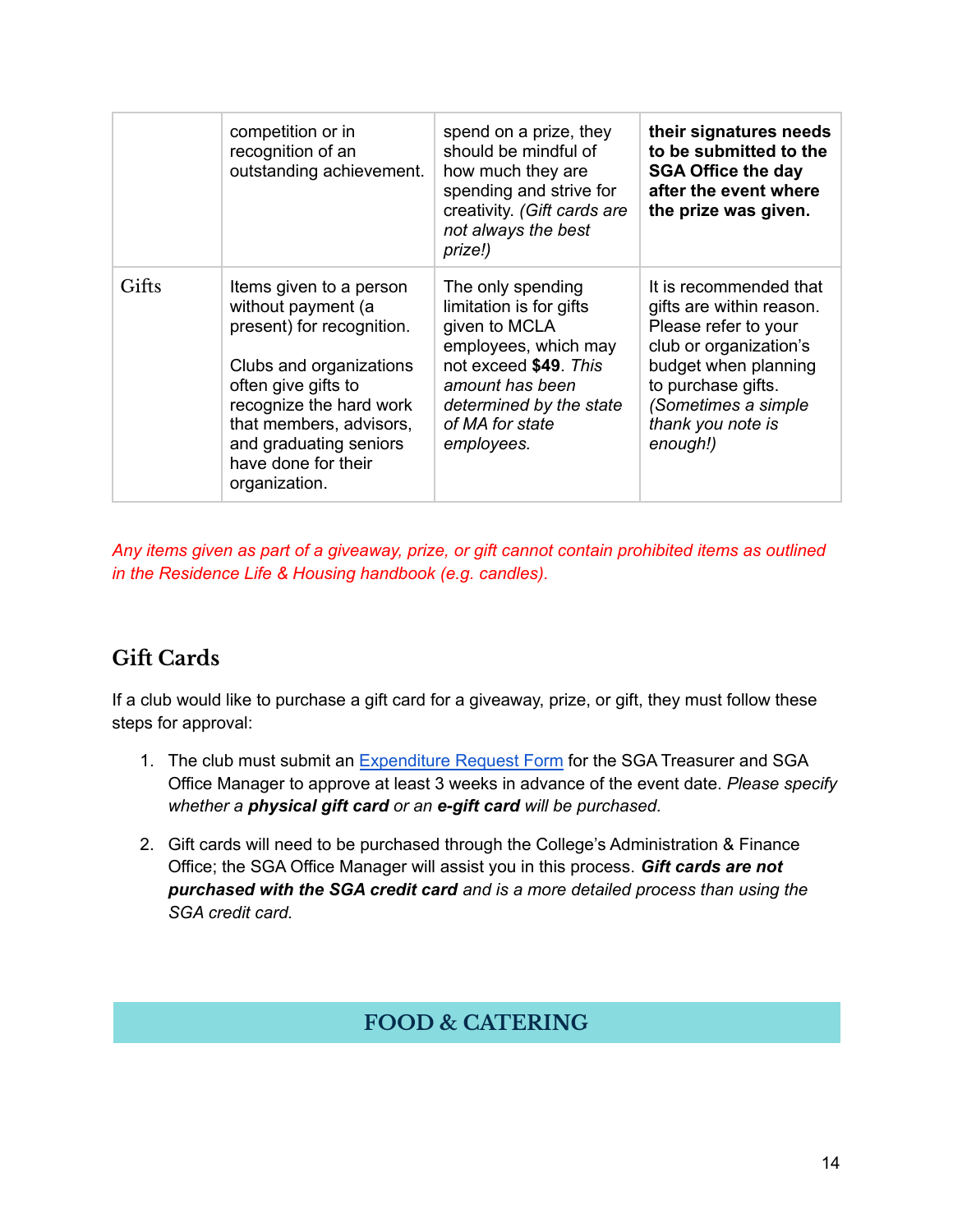Clubs and organizations can use funds to provide snacks, refreshments, and prepared food from local restaurants for students during meetings and events. We recognize that food brings people together and is a factor in building community.

# <span id="page-15-0"></span>**Purchasing Food**

Food can be purchased with the SGA credit card with club funds by filling out an [Expenditure](https://mcla.presence.io/admin/form/create-expenditure/respond) [Request](https://mcla.presence.io/admin/form/create-expenditure/respond) Form in Presence and booking a time to use the credit card under the SGA [Office](https://outlook.office365.com/owa/calendar/SGAOffice@mcla.onmicrosoft.com/bookings/) [Reservations](https://outlook.office365.com/owa/calendar/SGAOffice@mcla.onmicrosoft.com/bookings/).

Clubs may also purchase food items from stores such as Big Y, Walmart, etc.

# <span id="page-15-1"></span>**Catering from Aramark**

Follow the below process when ordering through MCLA (Aramark) to cater a campus event.

- 1. At least **3 weeks** prior to your event
	- reach out to MCLA Catering Manager Jerel Dydowicz, *i.dydowicz@mcla.edu* 
		- cc SGA Office Manager Amanda Schuler, [amanda.schuler@mcla.edu](mailto:amanda.schuler@mcla.edu) to receive quotes before officially ordering
- 2. Fill out the SGA [Expenditure](https://mcla.presence.io/admin/form/create-expenditure/respond) Request Form with the numbers from the quote for the expenditure to be approved.
- 3. Once the expenditure has been approved through the SGA Expenditure Request process, confirm with MCLA Catering Manager to place the order. **\*SGA Office Manager Amanda Schuler, [amanda.schuler@mcla.edu](mailto:amanda.schuler@mcla.edu) must be cc'd on this confirmation!**

# <span id="page-15-2"></span>**Catering from a Local Restaurant**

Follow the below process when ordering from a local restaurant to cater a campus event.

- 1. At least **1 week** prior to your event, fill out the SGA [Expenditure](https://mcla.presence.io/admin/form/create-expenditure/respond) Request Form.
- 2. The SGA Treasurer and Office Manager must approve the purchase through the Presence site.
- 3. Once the Expenditure has been submitted and approved clubs can then make an appointment to use the SGA credit card using the **SGA Office [Reservations](https://outlook.office365.com/owa/calendar/SGAOffice@mcla.onmicrosoft.com/bookings/) bookings.**
- 4. Clubs must provide a list of students who attended the catered event. The list must be delivered to the SGA Office (Campus Center, rm 316) the next business day along with the paid itemized receipt that shows everything that was ordered for our records.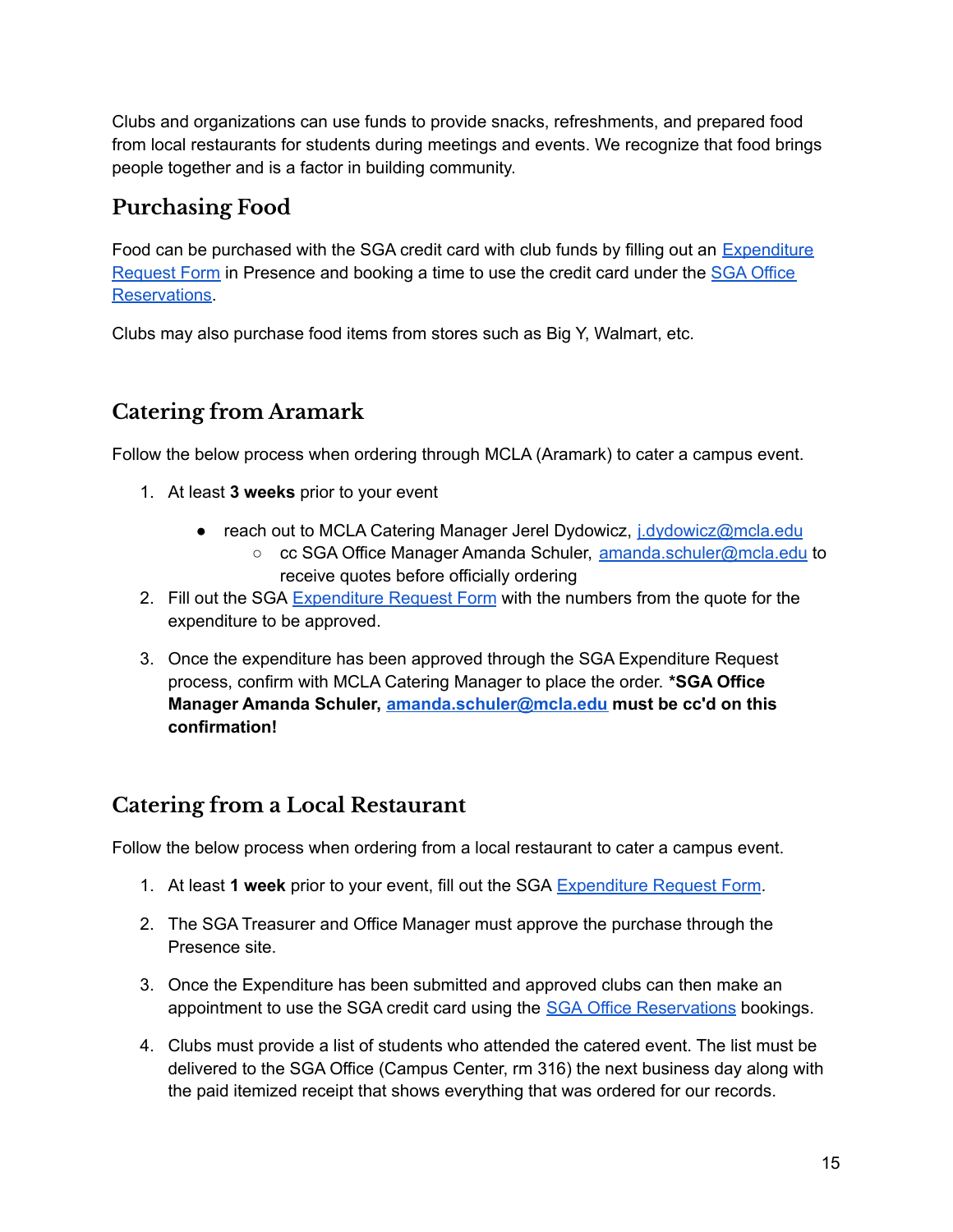5. Catered food that is further than walking distance for a pickup must be **delivered** to campus. Clubs may use additional funds for delivery fee and reasonable tip (no more than 15% of the total bill).

# **SHOWING FILMS & MEDIA**

<span id="page-16-0"></span>Student organizations may sponsor films or shows of other media on campus, provided they comply with all copyright regulations.

### <span id="page-16-1"></span>**Guidelines for Showing Films & Media**

- Student organizations must obtain permission from the individuals who have the rights to the film or digital media prior to showing the film.
	- $\circ$  The cost of obtaining a license to show a film is the responsibility of the club/org to purchase.
	- Please contact the Student Engagement Office to learn how to obtain movie licensing. Email Jenn Labbance, [jenn.labbance@mcla.edu](mailto:jenn.Labbance@mcla.edu) .
- Organizations **may not** use DVD's rented from local distributors, personally owned items, or online streaming services (e.g. Netflix) to show videos to mass audiences. This is a violation of the law, as these are intended for home viewing purposes only.

# <span id="page-16-2"></span>**Private vs. Public Screenings**

| Private                                        | <b>Public</b>                                 |
|------------------------------------------------|-----------------------------------------------|
| An individual personally invites a few friends | An individual or group who hosts a            |
| over to watch a movie or a TV show that's no   | meeting/gathering, creates a public Facebook  |
| longer available on TV. They buy or rent a     | event, or hangs posters to invite others      |
| DVD or Blu Ray disc from the store or a        | (residents from their residence hall, members |
| digital video file from an online store and    | of a department or student organization) to   |
| show the film or TV episode in their home      | watch a movie. This is considered a public    |
| that night. This is considered a private home  | screening and infringes the copyright of the  |
| screening.                                     | movie or TV show the individual is showing.*  |

\*The ONLY exception to this is in the case of face-to-face classroom instruction by a faculty member for a registered academic course. The faculty member may show the film/movie outside the normal class period (at night for example), however, it is only for those students who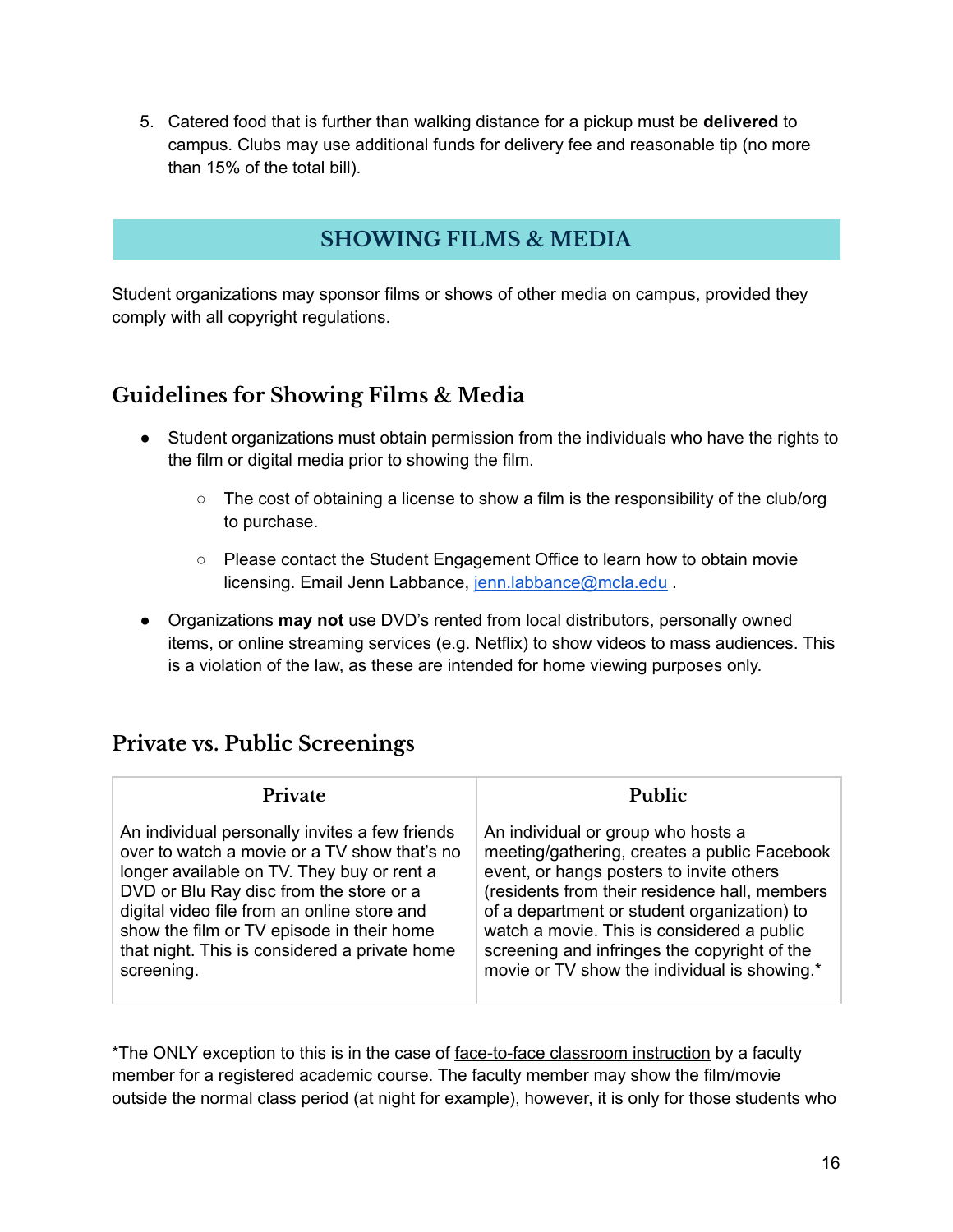are registered for the class. Acceptable attendance for films in which the copyright is not purchased only includes students registered for the class, the instructor, and guest lecturer(s). The movie must also be shown in spaces that are designated for instruction; therefore, library screening rooms, residence hall or program house lounges, meeting rooms, or other function spaces do not qualify. A faculty member cannot show it for their class AND open it up to the rest of the campus – **in that case public screening rights must be purchased**. Freel [Library](https://library.mcla.edu/facultyresources/streamingvideos) resource to showing films within the [classroom.](https://library.mcla.edu/facultyresources/streamingvideos)

# <span id="page-17-0"></span>**Resources for Screening Public Media**

**Freel [Library](https://library.mcla.edu/freel_library)**: Our library has obtained public screening licenses on *some* titles available through the catalog or online resources with the following requirements. Questions on library resources can be directed to the Freel [Library](https://library.mcla.edu/askus) Staff.

Films on [Demand](https://libproxy.mcla.edu:2448/nd_Home.aspx)

MCLA Licensed [Streaming](https://mcla-catalog.helmlib.org/cgi-bin/koha/opac-shelves.pl?op=view&shelfnumber=681&sortfield=title) Films

*\*The Freel Library does have an existing relationship with Kanopy, Docuseek, Swank, and Alexander Street and can help with the logistics of getting titles from those distributors.*

Please contact the Student Engagement Office to learn how to obtain movie licensing. Email Jenn Labbance ([jenn.labbance@mcla.edu](mailto:jenn.Labbance@mcla.edu)).

# **DANCES & CONCERTS**

<span id="page-17-1"></span>There are a few different types of dances or concerts that can be hosted by clubs and organizations on campus, each of which has different definitions and requirements. If an organization is interested in hosting one of these, please read the different types of options below before moving forward.

# **Level A**

**A1.** This is a dance that would only be open to MCLA students and **no outside guests**.

- Dance would be held between 6:00pm 11:00pm.
- The dance would need to be over and cleaned up before 11:15pm.
- The dance would need to be supervised by
	- (a) the club advisor,*the supervising advisor would need to be approved by the Student Engagement Office no later than one week in advance*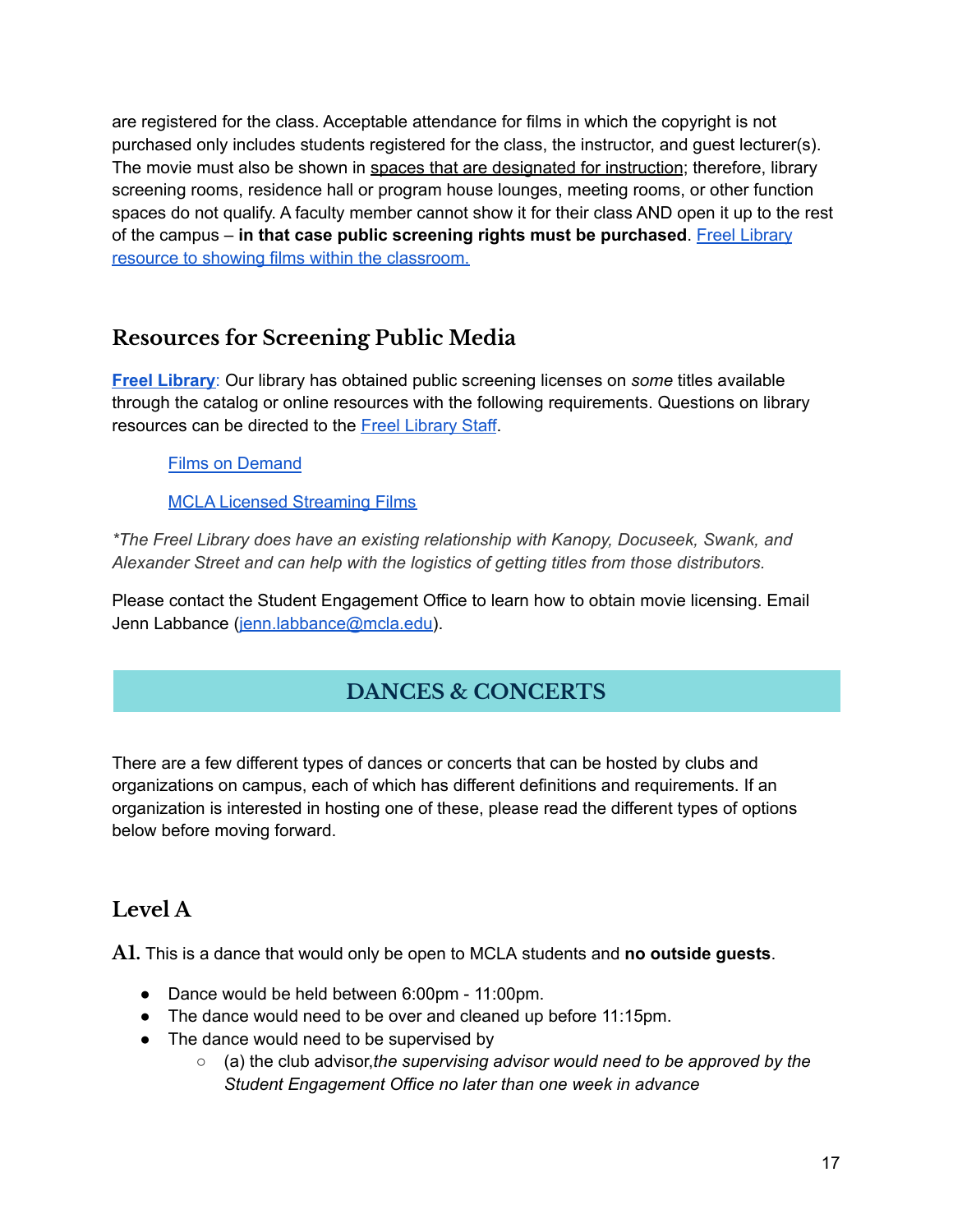- $\circ$  (b) by a member of the Student Engagement staff.
- This level of dance does not require hiring a Public Safety Officer or hiring a professional DJ.

**A2.** This dance would only be for club members, no other MCLA students or non-MCLA guests.

- Special permission can be granted for this dance to go after 11:15pm if circumstances are warranted.
- The dance would need to be supervised by
	- (a) the club advisor, *the supervising advisor would need to be approved by the Student Engagement Office no later than one week in advance*

#### **or**

- (b) by a member of the Student Engagement staff.
- This dance does not require hiring a Public Safety Officer or hiring a professional DJ.

# **Level B**

This dance would be open to all MCLA students and their approved guests with proper guest passes from Public Safety or an RA.

- Dance would be held between the hours of 6:00pm 1:00am.
- A hired Public Safety Officer **and** 2 staff members from the Student Engagement Office must be present at all times.
- This type of dance would be required to meet all of the tasks in the Dance Protocol document; contact Student Engagement for a copy of the Dance Protocol packet.

# **Level C**

This is a concert where an artist of any musical type is performing on campus.

- The concert/dance would need to be supervised by
	- $\circ$  (a) the club advisor,

#### **or**

 $\circ$  (b) by a member of the Student Engagement staff. The event would need to meet the rules, guidelines, and responsibilities outlined in the Dance Protocol Packet. This event does not need to be one of the dates posted on the exterior, although the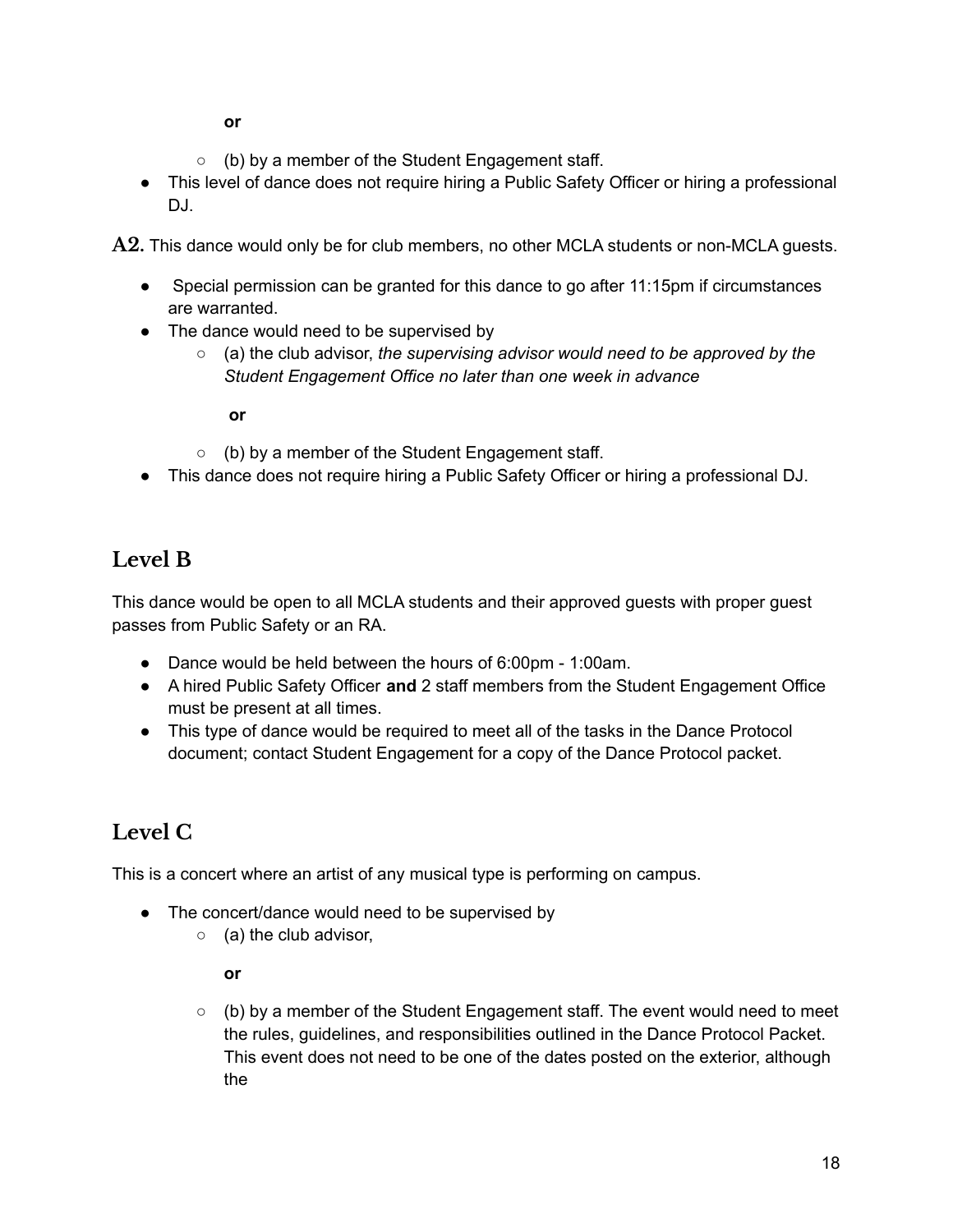- The date needs to be approved and a meeting must be set at least **1 month** in advance to discuss the event and make a plan.
- Events open to the public would require a hired Public Safety Officer or more depending on the scope of the event.

*For further questions, please contact the Student Engagement Office.*

*For more details regarding the planning of a dance, please review the Dance Protocol Packet.*

### **TRAVEL**

<span id="page-19-0"></span>Taking trips off campus\* either around the Berkshires or beyond is a great bonding experience for clubs/organizations. Please read this section for guidelines for travel. These rules represent some, but not all, of the guidelines that clubs/orgs are expected to follow when planning a trip.

The timeline for booking a club/org trip can take up to **3 weeks** from start to finish. Please be prepared to plan and book early!

*\*Any student participating in a college sanctioned trip must abide by all MCLA institution policies regardless of location.*

# <span id="page-19-1"></span>**Transportation**

*Please note that transporting students to off campus events in personal vehicles is prohibited.*

Below are a variety of options for how to transport your club/org members to an event.

# <span id="page-19-2"></span>**MCLA Vans**

- Driving range: 50 miles *(special allowances can be made on a case-by-case basis)*
	- Depending on the trip, an advisor may need to be present.
- No more than 2 MCLA Vans should be booked for anyone one destination; if planning on more than 24 students on a trip\*, Clubs/Orgs may need to book a charter bus/school bus
- Van Sizes *(Van availability is dependent at time of booking-planning early is key)*
	- \*Example: Club/Org requests two 12 passenger vans hoping that 24 students (this number includes the 2 van drivers, one for each van) can attend, but only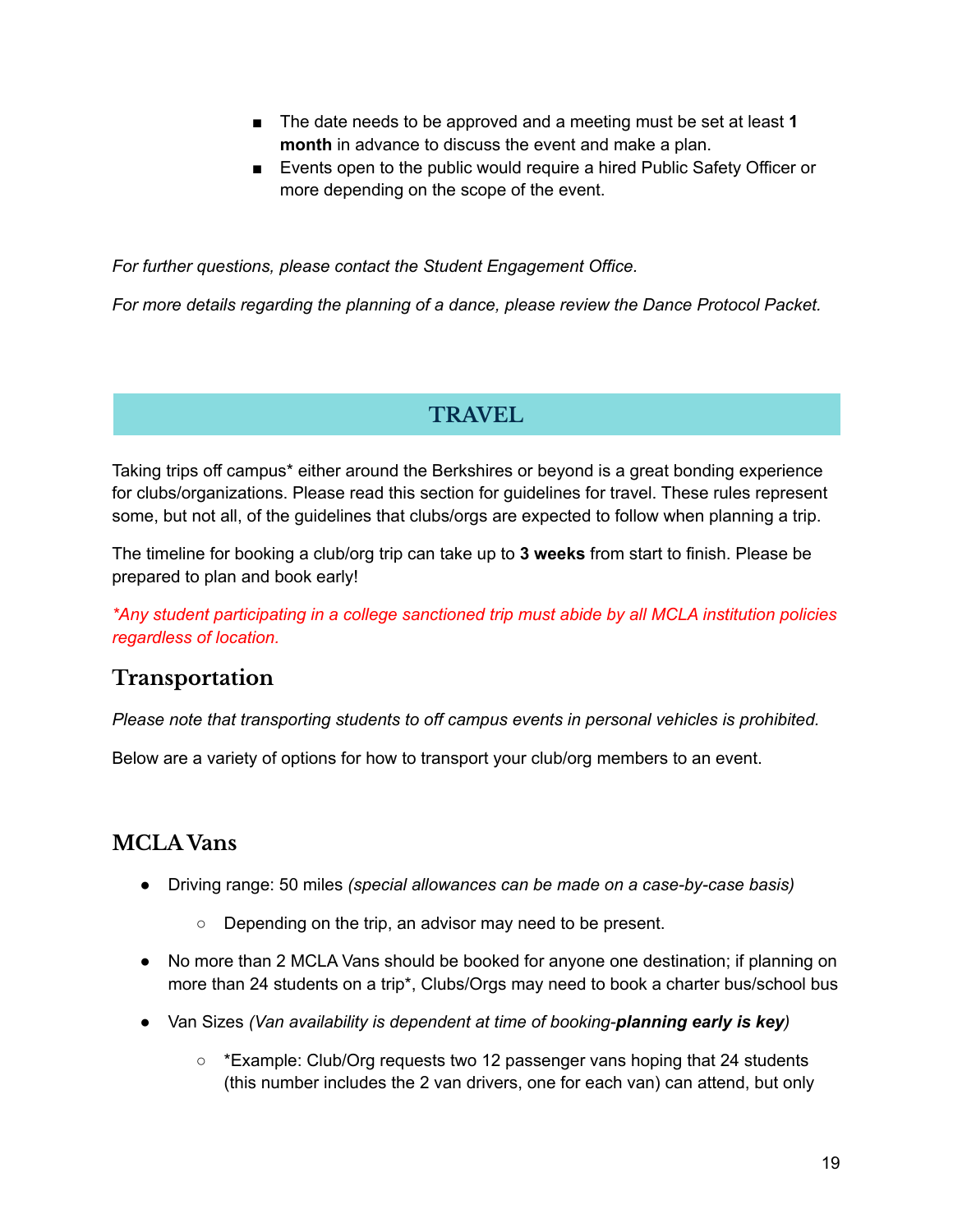two 8 passenger vans are available. Meaning only 16 students (this number includes 2 van drivers, one for each van) can attend.

- Club/Orgs will need to decide a process for trip sign up/wait list or select a new date for the trip when the number of vans requested is available. **Remember, it's never too early to begin the Van Booking Process!**
- Van Sizes available to reserve
	- 8 passenger (number includes driver)
	- 11 passenger (number includes driver)
	- 12 passenger (number includes driver)

#### **MCLA Van Booking Process**

- 1. Be prepared to start this process at least 3 weeks before anticipated travel time.
- 2. Fill out the Student Travel [Request](https://mcla.presence.io/form/student-travel-request-form) Form with the following information. *Vans will not be booked for clubs/orgs who do not answer all of the below required booking details.*
	- a. Club hosting the trip
	- b. Destination (name and address)
	- c. Date and time of departure, and the date and time of arrival back to campus
	- d. Number of vans needed (1 or 2 vans)
	- e. Number of students (including the driver) attending *\*Reminder: depending on the nature of the event an advisor may be required to attend, please consider when advertising available spots.*
	- f. Van driver name(s) (first/last)
- 3. Once a van reservation is confirmed by the SGA Office Manager, fill out the [Expenditure](https://mcla.presence.io/admin/form/create-expenditure/respond) [Request](https://mcla.presence.io/admin/form/create-expenditure/respond) Form to request using club funds if needed for the trip (parking, admission tickets, etc). *This along with the Student Travel Request Form must be approved prior to travel.*

#### **Van Drivers**

Students are encouraged to become van drivers for their club/organization. If the club/org does not have any approved Van Drivers or any willing student who is participating in the trip, they may have to pay for a certified student to drive.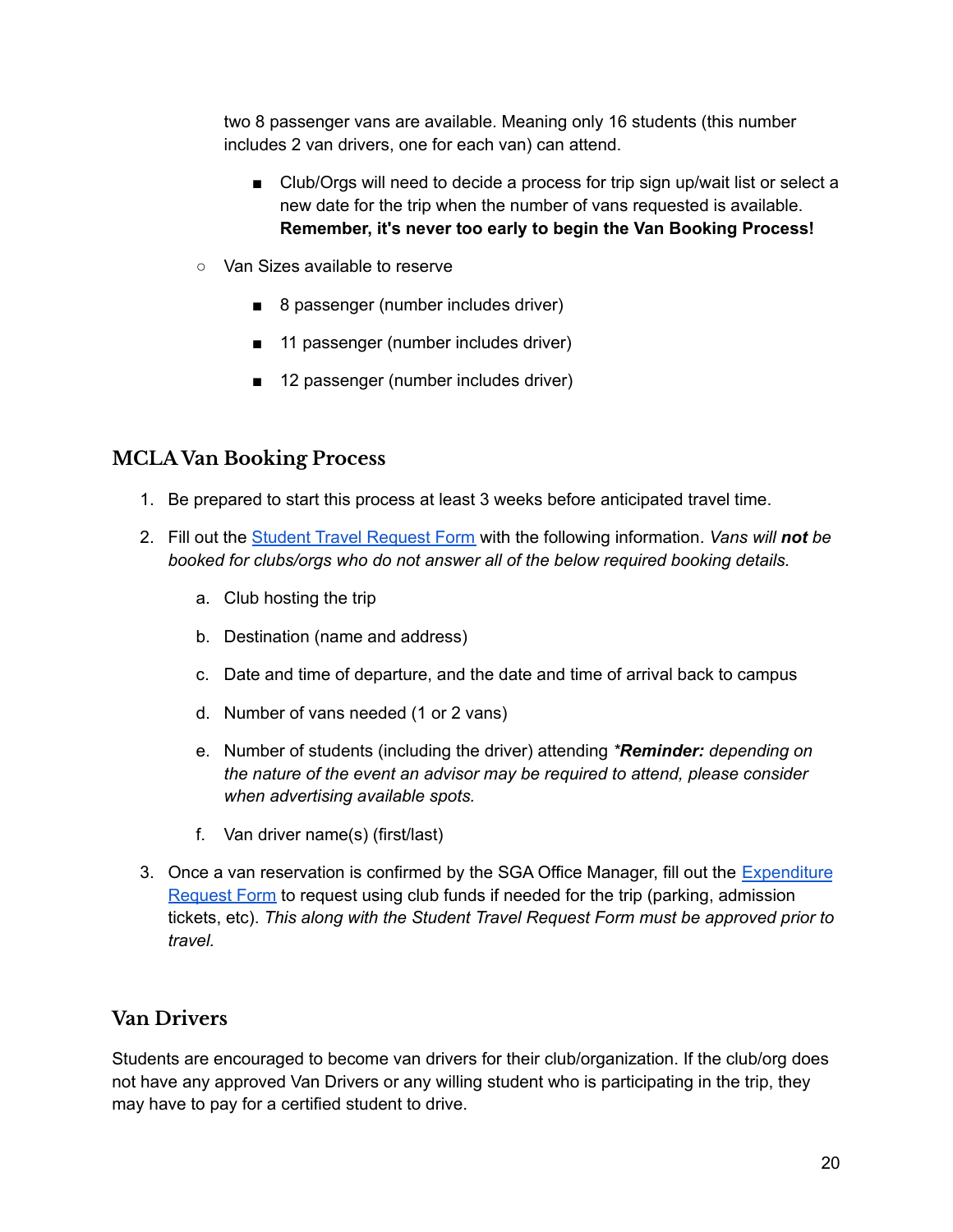To become a certified van driver, *students must be at least 20 years old with 2 years of driving experience*. Interested students need to contact Public Safety at 413-662-5284 or visit them at 277 Ashland Street.

### **Hiring a Van Driver**

- 1. After you have filled out the Student Travel Request Form, make sure to fill out the [Expenditure](https://mcla.presence.io/admin/form/create-expenditure/respond) Request Form for approval to spend funds on a certified driver.
- 2. Clubs must then have student(s) apply for the *Van [Driving](https://mcla.interviewexchange.com/jobofferdetails.jsp?JOBID=134309&CNTRNO=17&TSTMP=0) Pool* job posting and fill out all necessary paperwork with the MCLA Human Resources Office.
	- a. To be compensated for their work, current students must also fill out a timesheet of hours worked. Students **cannot** work or perform a service until they have completed these steps.

*For more information, please visit the MCLA Student [Employment](https://www.mcla.edu/administration/administrative-offices/hr/student-employment-forms.php) website.*

# <span id="page-21-0"></span>**Enterprise Rentals**

Clubs may decide to or be required to rent Enterprise vehicles if MCLA vans are not available (due to booking unavailability or the nature of the destination).

The club/org will need to use club funds to pay for the rental vehicle(s), as well as gas and other expenses.

- 1. Be prepared to start this process a minimum of 3 weeks before anticipated travel time.
- 2. Fill out the Student Travel [Request](https://mcla.presence.io/form/student-travel-request-form) Form with the following information. *Enterprise Rentals will not be booked for clubs/orgs who do not answer all of the below required booking details.*
	- a. Club hosting the trip
	- b. Destination (name and address)
	- c. Date and time of departure, and the date and time of arrival back to campus
	- d. Number of vans looking to rent
	- e. Number of students attending *\*Reminder: depending on the nature of the event an advisor may be required to attend, please consider when advertising available spots.*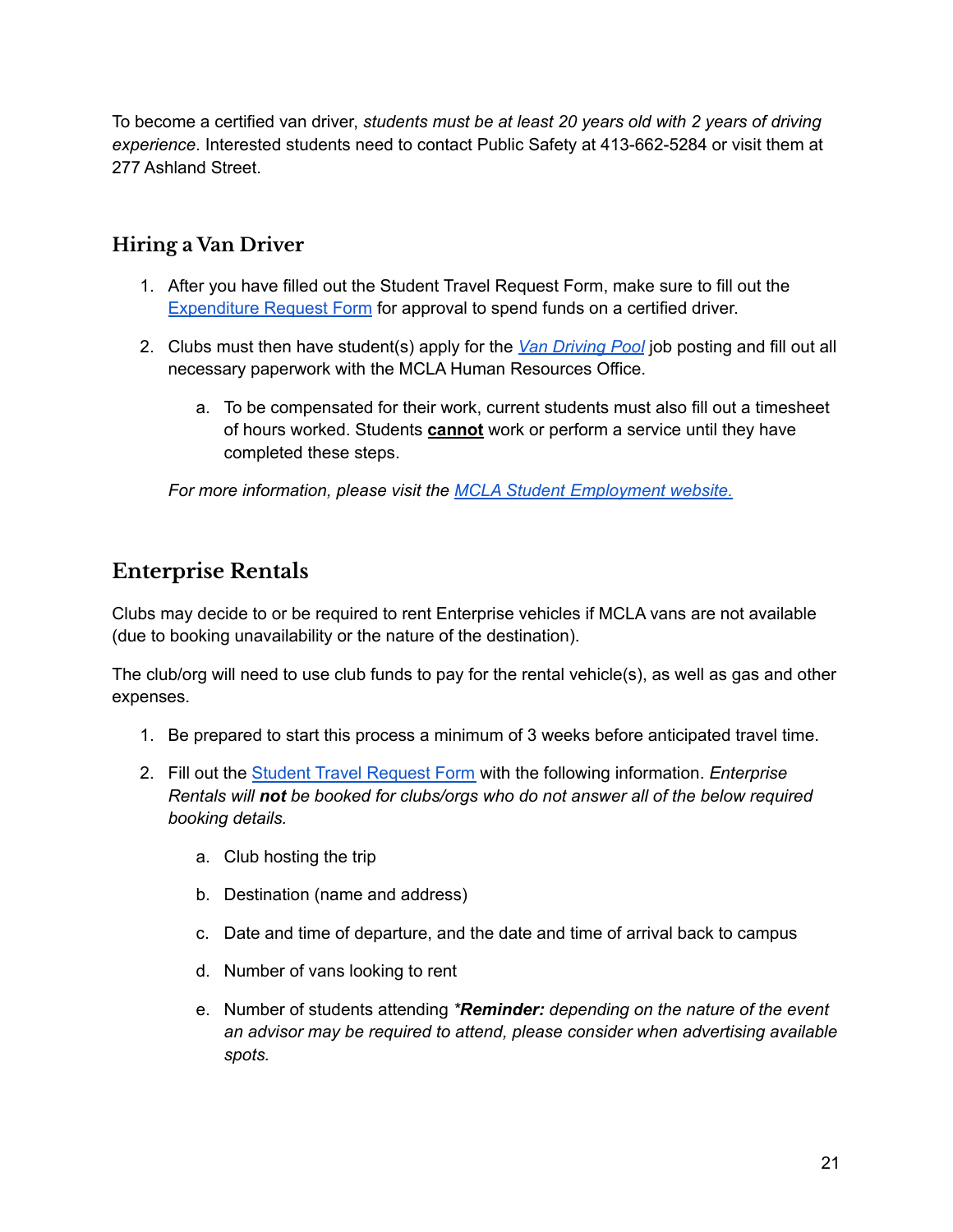3. Then fill out an [Expenditure](https://mcla.presence.io/admin/form/create-expenditure/respond) Request Form to request using club funds. *This must be approved prior to travel.*

Please note that the college follows the Enterprise age and driving requirements for those driving the rental vehicle.

# <span id="page-22-0"></span>**Chartered Bus/School Bus**

- Clubs and organizations will need to budget for the price of a bus when planning a trip:
	- School Bus: estimated \$80 per hour *(varies depending on destination/mileage)*
	- Chartered Bus: around \$2,000
- Depending on the trip, an advisor may be needed to be present.

#### **Chartered Bus/School Bus Booking Process**

- 1. Be prepared to start this process a minimum 3 weeks before anticipated travel time.
- 2. Fill out the Student Travel [Request](https://mcla.presence.io/form/student-travel-request-form) Form with the following information. *Buses will not be booked for clubs/orgs who do not answer all of the below required booking details.*
	- a. Club hosting the trip
	- b. Destination (name and address)
	- c. Date and time of departure, and the date and time of arrival back to campus
	- d. Number of buses looking to rent
	- e. Number of students attending *\*Reminder: depending on the nature of the event an advisor may be required to attend, please consider when advertising available spots.*
- 3. Then fill out an [Expenditure](https://mcla.presence.io/admin/form/create-expenditure/respond) Request Form to request using club funds. *This must be approved prior to travel.*

# <span id="page-22-1"></span>**Meals**

While it is not required that clubs provide meals for their attendees, they may choose to cover certain meals on a trip.